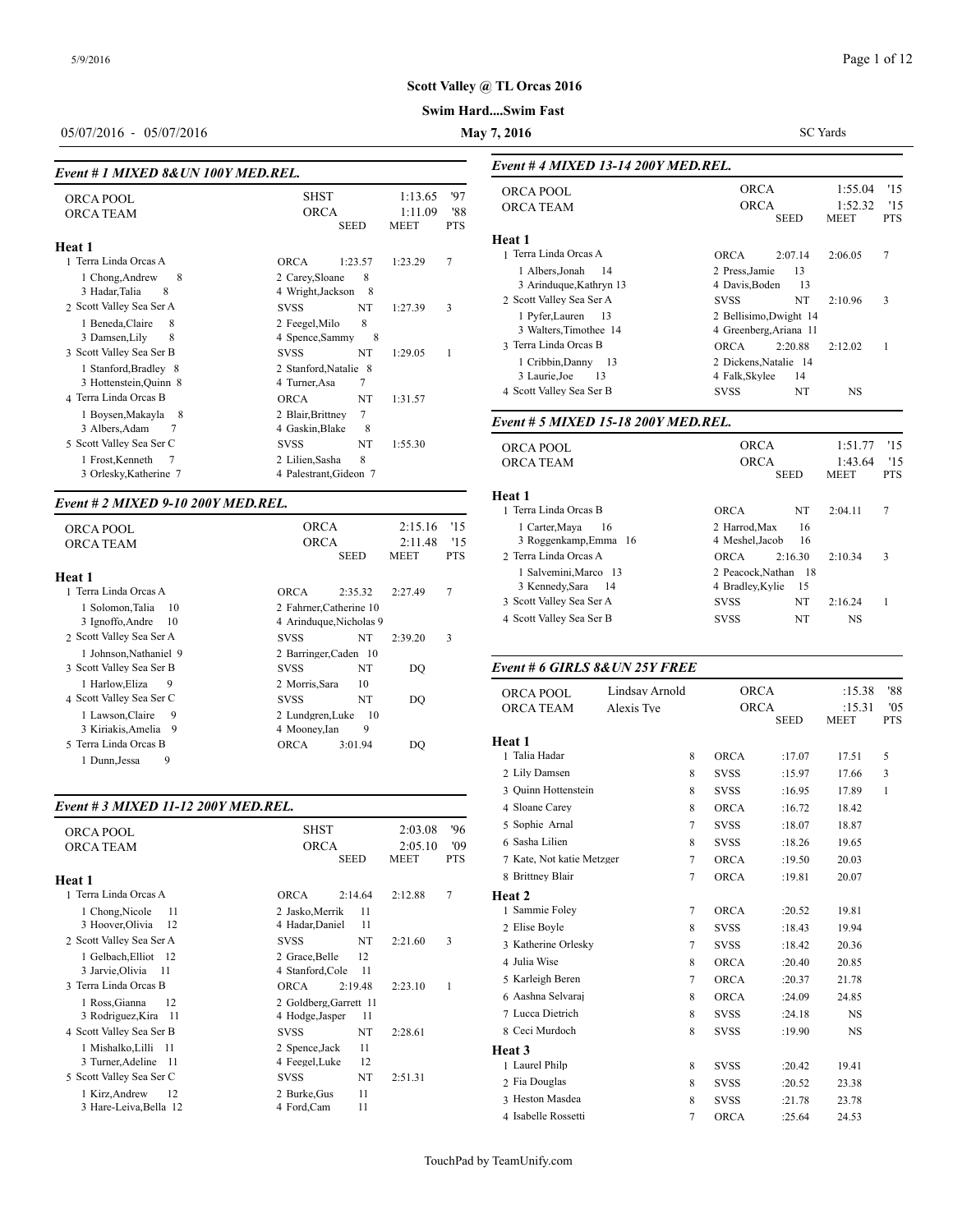#### **Swim Hard....Swim Fast**

| 05/07/2016 - 05/07/2016 |   |             |         |           | May 7, 2016                  |
|-------------------------|---|-------------|---------|-----------|------------------------------|
| 5 Mava Pratt            | 8 | ORCA        | :27.17  | 25.54     | 2 Ian Probst                 |
| 6 Lauren Pratt          | 6 | ORCA        | :24.79  | 26.18     | 3 Jayden Zimmerman           |
| 7 Tia Asleim            | 8 | <b>ORCA</b> | :27.65  | DO        | 4 Kai Probst                 |
| 8 Noe Hopkins           | 6 | <b>ORCA</b> | :46.28  | <b>NS</b> | 5 Bo Jordan                  |
| Heat 4                  |   |             |         |           | 6 Henry Thomas               |
| 1 Lucy Lowery           | 7 | <b>SVSS</b> | :22.90  | 23.99     | 7 Gideon Palestrant          |
| 2 Tessa Cohen           | 7 | <b>SVSS</b> | : 23.42 | 25.08     | 8 Cooper Gillespie           |
| 3 Ainsley Boyle         | 7 | <b>SVSS</b> | :23.61  | 25.47     | Heat 4                       |
| 4 Sofia Akram           | 8 | <b>SVSS</b> | :21.98  | 26.26     | 1 Riley Harbrige             |
| 5 Leah St.Clair         | 7 | <b>ORCA</b> | :29.82  | 29.68     | 2 Sam Martin                 |
| 6 Summer Nelson         | 6 | ORCA        | :27.66  | 30.62     | 3 Daniel Frerich             |
| 7 Kate Ryan             | 7 | ORCA        | :29.69  | 32.70     | 4 Sam King                   |
| 8 Cassidy Steffy        | 7 | <b>ORCA</b> | :27.82  | 35.06     | <b>EX Alec Wehn</b>          |
| <b>Heat 5</b>           |   |             |         |           |                              |
| 1 Lula Davis            | 6 | <b>SVSS</b> | :19.78  | 23.42     | Event # 8 GIRLS 9-10 50Y F1  |
| 2 Julia Ulvestad        | 7 | <b>SVSS</b> | :23.61  | 25.13     | Alexa Harı<br>ORCA POOL      |
| 3 Tessa Harrell         | 8 | <b>SVSS</b> | :24.27  | 26.35     | <b>ORCA TEAM</b><br>Emma Kei |
| 4 Kalena Gregory        | 6 | <b>ORCA</b> | :31.62  | 27.84     |                              |
| 5 Layan Asleim          | 7 | <b>ORCA</b> | :30.37  | 30.38     | Heat 1                       |
| 6 Greta Meisel          | 6 | <b>ORCA</b> | :32.20  | 30.67     | 1 Sara Morris                |
| 7 Emily Whitney         | 7 | ORCA        | :32.86  | 36.09     | 2 Lily Pashman               |
| 8 Harper Buck           | 7 | <b>SVSS</b> | :24.80  | <b>NS</b> | 3 Skyler Barnes              |
| Heat 6                  |   |             |         |           | 4 Noelia Gramajo             |
| 1 Sabine Barringer      | 7 | <b>SVSS</b> | :21.01  | 21.97     | 5 Eliza Harlow               |
| 2 Stewart Walker        | 6 | <b>SVSS</b> | :27.83  | 26.65     | 6 Kailey Sullivan            |
| 3 Emily Morris          | 6 | <b>SVSS</b> | :25.53  | 27.28     | 7 Kaylee Cheu                |
| 4 Cami Lee              | 6 | <b>SVSS</b> | :26.84  | 27.61     | 8 Olivia Anderson            |
| 5 Natalie Slowik        | 6 | <b>SVSS</b> | :27.74  | 28.99     |                              |
| 6 Catherine Philp       | 6 | <b>SVSS</b> | :31.49  | 30.44     | Heat 2                       |
| 7 Riya Tracy            | 8 | ORCA        | NT      | 36.41     | 1 Ella Cox                   |
| EX Abigail Wehn         | 6 | <b>ORCA</b> | NT      | 32.22     | 2 Emily Rosegard             |

# *Event # 7 BOYS 8&UN 25Y FREE*

| <b>ORCA POOL</b>   | Nicholas Glenn | SSST        |             | :14.28      | '13          | 6 Laney Spry       |
|--------------------|----------------|-------------|-------------|-------------|--------------|--------------------|
| <b>ORCA TEAM</b>   | Andre Ignoffo  |             |             | :14.88      | '14          | 7 Hailey Gillespie |
|                    |                |             | <b>SEED</b> | <b>MEET</b> | <b>PTS</b>   | 8 Cassidy Low      |
| Heat 1             |                |             |             |             |              | Heat 3             |
| 1 Andrew Chong     | 8              | <b>ORCA</b> | :16.38      | 17.95       | 5            | 1 Amelia Kiriakis  |
| 2 Jackson Wright   | 8              | <b>ORCA</b> | :17.66      | 18.63       | 3            | 2 Lily Zimmermar   |
| 3 Adam Albers      | 7              | <b>ORCA</b> | :20.16      | 19.16       |              | 3 Stella Rieke     |
| 4 Sammy Spence     | 8              | <b>SVSS</b> | :17.65      | 19.32       | $\mathbf{1}$ | 4 Anna Harrell     |
| 5 Milo Feegel      | 8              | <b>SVSS</b> | :19.22      | 19.91       |              | 5 Lily Cox         |
| 6 Asa Turner       | 7              | <b>SVSS</b> | :19.43      | 19.97       |              | 6 Hayden Goldber   |
| 7 Bradley Stanford | 8              | <b>SVSS</b> | :19.41      | 20.18       |              | 7 Hannah Levine    |
| 8 Blake Gaskin     | 8              | <b>ORCA</b> | :20.04      | 20.26       |              | 8 Carolina Caldwe  |
| Heat 2             |                |             |             |             |              | Heat 4             |
| 1 Ben Lotosh       | 7              | <b>ORCA</b> | :20.33      | 20.15       |              | 1 Ava Tomasky C    |
| 2 Levi Lokkesmoe   | 7              | <b>ORCA</b> | :24.04      | 21.02       |              | 2 Nola Palestrant  |
| 3 Brodie Ross      | $\overline{7}$ | <b>ORCA</b> | :21.82      | 21.11       |              | 3 Mariana Reyes    |
| 4 Cole Lawson      | 7              | <b>SVSS</b> | :22.10      | 23.60       |              | 4 Ruthie King      |
| 5 Kenneth Frost    | 7              | <b>SVSS</b> | :23.91      | 24.57       |              | 5 Halie Chaban     |
| 6 Emmett Grossman  | 8              | <b>ORCA</b> | :24.29      | 24.74       |              | 6 Jasmine Rodas    |
| 7 Thomas Strong    | 6              | <b>SVSS</b> | :25.97      | 26.65       |              | 7 Lily Brezine     |
| 8 Lukas Bringard   | 7              | <b>SVSS</b> | :26.63      | 28.61       |              | 8 Mattie Greensto  |
| Heat 3             |                |             |             |             |              | Heat 5             |
| 1 Miles Marvel     | 8              | <b>ORCA</b> | :24.35      | 23.22       |              | 1 Isabella Slowik  |

| 7,2016              | <b>SC</b> Yards |             |         |         |  |
|---------------------|-----------------|-------------|---------|---------|--|
| 2 Ian Probst        | 7               | <b>ORCA</b> | :25.03  | 27.96   |  |
| 3 Jayden Zimmerman  | 7               | <b>ORCA</b> | :30.97  | 28.58   |  |
| 4 Kai Probst        | 5               | <b>ORCA</b> | :31.47  | 32.50   |  |
| 5 Bo Jordan         | 6               | <b>ORCA</b> | :42.86  | 33.75   |  |
| 6 Henry Thomas      | 6               | <b>SVSS</b> | NT      | 34.16   |  |
| 7 Gideon Palestrant | 7               | <b>SVSS</b> | :40.40  | 36.22   |  |
| 8 Cooper Gillespie  | 8               | <b>ORCA</b> | :40.87  | NS      |  |
| Heat 4              |                 |             |         |         |  |
| 1 Riley Harbrige    | 8               | <b>ORCA</b> | NT      | 25.09   |  |
| 2 Sam Martin        | 7               | <b>ORCA</b> | :43.86  | 51.00   |  |
| 3 Daniel Frerich    | 7               | <b>ORCA</b> | 1:00.01 | 52.94   |  |
| 4 Sam King          | 5               | <b>ORCA</b> | :52.24  | 1:21.56 |  |
| EX Alec Wehn        | 8               | ORCA        | NT      | 24.64   |  |
|                     |                 |             |         |         |  |

# *Event # 8 GIRLS 9-10 50Y FREE*

| ORCA POOL           | Alexa Harrison   |             | SHST        | :27.85 | '09 |
|---------------------|------------------|-------------|-------------|--------|-----|
| ORCA TEAM           | Emma Keith-Brown |             | ORCA        | :28.25 | '14 |
|                     |                  |             | <b>SEED</b> | MEET   | PTS |
| Heat 1              |                  |             |             |        |     |
| 1 Sara Morris       | 10               | <b>SVSS</b> | :31.21      | 31.43  | 5   |
| 2 Lily Pashman      | 10               | <b>SVSS</b> | :33.79      | 33.69  | 3   |
| 3 Skyler Barnes     | 10               | <b>SVSS</b> | :32.18      | 33.87  |     |
| 4 Noelia Gramajo    | 10               | <b>ORCA</b> | :34.79      | 34.22  |     |
| 5 Eliza Harlow      | 9                | <b>SVSS</b> | :34.46      | 35.46  |     |
| 6 Kailey Sullivan   | 10               | <b>ORCA</b> | :37.96      | 35.84  |     |
| 7 Kaylee Cheu       | 10               | <b>ORCA</b> | :36.04      | 36.73  |     |
| 8 Olivia Anderson   | 9                | ORCA        | :36.76      | 36.86  |     |
|                     |                  |             |             |        |     |
| Heat 2              |                  |             |             |        |     |
| 1 Ella Cox          | 10               | <b>SVSS</b> | :34.90      | 35.73  |     |
| 2 Emily Rosegard    | 10               | <b>SVSS</b> | :35.58      | 36.64  |     |
| 3 Amelia Damsen     | 10               | <b>SVSS</b> | :36.50      | 37.49  |     |
| 4 Lucy Jaworski     | 10               | <b>ORCA</b> | :38.52      | 37.72  |     |
| 5 Jessie Gazzola    | 10               | <b>SVSS</b> | :35.76      | 37.78  |     |
| 6 Laney Spry        | 10               | <b>ORCA</b> | :39.33      | 38.10  |     |
| 7 Hailey Gillespie  | 10               | <b>ORCA</b> | :39.26      | 39.67  |     |
| 8 Cassidy Low       | 9                | ORCA        | :38.28      | 39.73  |     |
| Heat 3              |                  |             |             |        |     |
| 1 Amelia Kiriakis   | 9                | <b>SVSS</b> | :36.94      | 35.88  |     |
| 2 Lily Zimmerman    | 10               | <b>ORCA</b> | :39.79      | 37.73  |     |
| 3 Stella Rieke      | 10               | <b>SVSS</b> | :38.35      | 38.43  |     |
| 4 Anna Harrell      | 10               | <b>SVSS</b> | :37.53      | 38.44  |     |
| 5 Lily Cox          | 9                | <b>SVSS</b> | :38.27      | 40.66  |     |
| 6 Hayden Goldberg   | 9                | <b>ORCA</b> | :39.68      | 40.81  |     |
| 7 Hannah Levine     | 9                | <b>ORCA</b> | :40.19      | 41.30  |     |
| 8 Carolina Caldwell | 10               | <b>ORCA</b> | :42.91      | 42.30  |     |
| Heat 4              |                  |             |             |        |     |
| 1 Ava Tomasky Cohen | 9                | <b>SVSS</b> | :40.04      | 41.87  |     |
| 2 Nola Palestrant   | 9                | <b>SVSS</b> | :41.06      | 42.73  |     |
| 3 Mariana Reyes     | 10               | <b>ORCA</b> | :44.45      | 45.17  |     |
| 4 Ruthie King       | 9                | <b>ORCA</b> | :43.67      | 46.21  |     |
| 5 Halie Chaban      | 9                | <b>ORCA</b> | :43.35      | 46.44  |     |
| 6 Jasmine Rodas     | 10               | <b>ORCA</b> | :42.98      | 47.69  |     |
| 7 Lily Brezine      | 9                | <b>SVSS</b> | :43.25      | 49.09  |     |
| 8 Mattie Greenstone | 9                | SVSS        | :41.58      | NS     |     |
| Heat 5              |                  |             |             |        |     |
| 1 Isabella Slowik   | 9                | <b>SVSS</b> | :43.66      | 43.03  |     |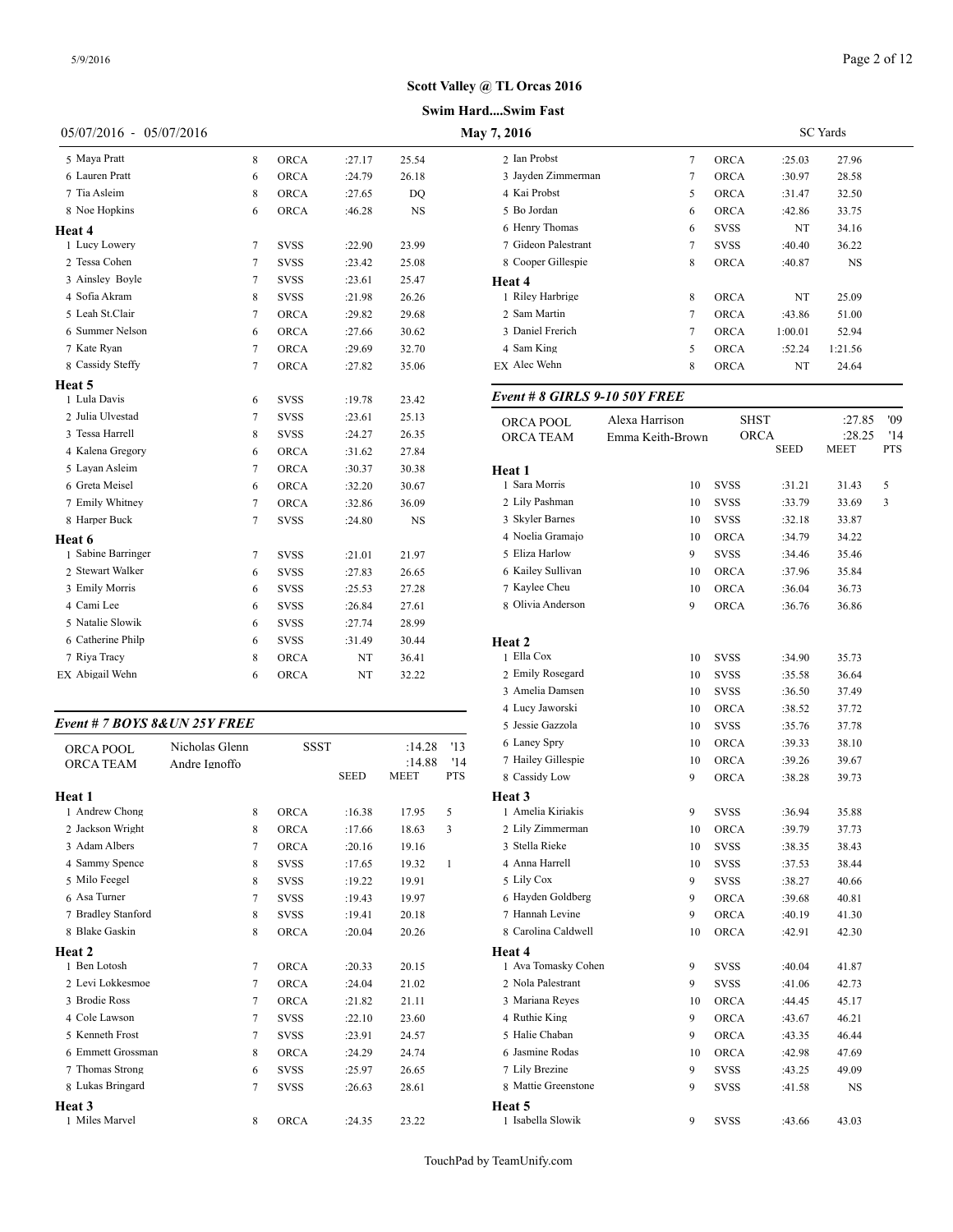#### **Swim Hard....Swim Fast**

|                           |    |             |             |           |   | Swim HardSwim Fast |
|---------------------------|----|-------------|-------------|-----------|---|--------------------|
| $05/07/2016 - 05/07/2016$ |    |             | May 7, 2016 |           |   |                    |
| 2 Jane Ryan               | 10 | <b>ORCA</b> | :46.80      | 44.95     |   |                    |
| 3 Clara Rubin             | 9  | <b>ORCA</b> | :44.57      | 45.87     |   | Heat 1             |
| 4 Ava Burke               | 9  | SVSS        | :43.50      | 46.11     |   | 1 Nicole Chong     |
| 5 Kelsey Levine           | 10 | <b>ORCA</b> | :44.49      | 47.54     |   | 2 Olivia Hoover    |
| 6 Emma Gonthier           | 9  | SVSS        | :43.68      | 47.77     |   | 3 Gianna Ross      |
| 7 Isabel Douglas          | 9  | <b>SVSS</b> | :43.88      | 48.24     |   | 4 Malia Davis      |
| 8 Natalie Jaworski        | 9  | <b>ORCA</b> | :47.32      | 50.55     |   | 5 Bella Hare-Leiva |
| Heat 6                    |    |             |             |           |   | 6 Olivia Jarvie    |
| 1 Gissel Esteban          | 9  | <b>ORCA</b> | :47.35      | 44.82     |   | 7 Adeline Turner   |
| 2 Makaela Cullinan        | 10 | <b>ORCA</b> | :50.45      | 49.22     |   | 8 Avery Emison     |
| 3 Isabel Ciccarone        | 9  | <b>SVSS</b> | NT          | 51.09     |   | Heat 2             |
| 4 Sadie Jordan            | 9  | <b>ORCA</b> | :49.79      | 52.39     |   | 1 Thalia Yamini    |
| 5 Jacqueline Brown        | 9  | <b>SVSS</b> | :52.32      | 56.30     |   | 2 Ilea Walters     |
| 6 Nichole Aguilar         | 10 | <b>ORCA</b> | :53.58      | <b>NS</b> |   | 3 Jimena Gramajo   |
| Heat 7                    |    |             |             |           |   | 4 Megan Kennedy    |
| 1 Catherine Fahrner       | 10 | <b>ORCA</b> | NT          | 33.71     | 1 | 5 Sabrina Falk     |

 Ella Carter 10 ORCA :57.70 55.83 Juleyda Gramajo 9 ORCA 1:08.78 1:08.70

## *Event # 9 BOYS 9-10 50Y FREE*

| ORCA POOL                              | Daniel McSweeney | <b>ORCA</b> |             | :28.48      | '92          | 1 Sophia Smulewt    |
|----------------------------------------|------------------|-------------|-------------|-------------|--------------|---------------------|
| ORCA TEAM                              | Daniel McSweenev | <b>ORCA</b> |             | :28.02      | 92           | 2 Kitty Stauffer    |
|                                        |                  |             | <b>SEED</b> | <b>MEET</b> | <b>PTS</b>   | 3 Caitlyn Harrell   |
| Heat 1                                 |                  |             |             |             |              | 4 Greta Miller      |
| 1 Andre Ignoffo                        | 10               | <b>ORCA</b> | :28.95      | 29.34       | 5            | 5 Toby Petersen     |
| 2 Sebastian Vaughan                    | 10               | <b>SVSS</b> | :33.92      | 34.65       | 3            | 6 Kirsi Ella Harris |
| 3 Nathaniel Johnson                    | 9                | <b>SVSS</b> | :35.86      | 38.26       |              | 7 Ella Galetti      |
| 4 Magnus Hodge                         | 9                | <b>ORCA</b> | :39.59      | 40.42       |              | 8 Roselyn De Leo    |
| 5 Ian Mooney                           | 9                | <b>SVSS</b> | :38.73      | 41.16       |              |                     |
| 6 Olen Lokkesmoe                       | 9                | <b>ORCA</b> | :43.24      | 43.76       |              | Heat 4              |
| 7 Brendan Kennedy                      | 9                | <b>ORCA</b> | :42.88      | 45.79       |              | 1 Lilli Mishalko    |
| 8 Jake Falkow                          | 10               | <b>SVSS</b> | :34.96      | NS          |              | 2 Annadel Thoma     |
|                                        |                  |             |             |             |              | 3 Adeline Johnsor   |
| Heat 2                                 |                  |             |             |             |              | 4 Paula Castillo H  |
| 1 Caden Barringer                      | 10               | <b>SVSS</b> | :39.28      | 37.22       | $\mathbf{1}$ | 5 Sadie Scholz      |
| 2 Jack Lamirand                        | 9                | SVSS        | :39.16      | 37.82       |              | 6 Lily Hottenstein  |
| 3 Cole Lundgren                        | 10               | <b>SVSS</b> | :39.99      | 40.16       |              | 7 Pilar Diaz        |
| 4 Ethan Akram                          | 10               | <b>SVSS</b> | :39.48      | 40.66       |              |                     |
| 5 Si Eon Davis                         | 9                | <b>ORCA</b> | :46.12      | 42.90       |              | Event # 11 $BOY$    |
| 6 Coen Rivera                          | 9                | ORCA        | :51.76      | 49.87       |              | ORCA POOL           |
| 7 Henry Sowers                         | 9                | <b>ORCA</b> | :47.09      | 50.70       |              | <b>ORCA TEAM</b>    |
| 8 Kenin Davis                          | 10               | <b>ORCA</b> | :47.96      | 52.40       |              |                     |
| Heat 3                                 |                  |             |             |             |              | Heat 1              |
| 1 Jenner Jones-Orrell                  | 10               | <b>SVSS</b> | :40.59      | 40.11       |              | 1 Daniel Hadar      |
| 2 Henry Bringard                       | 9                | <b>SVSS</b> | :42.66      | 40.33       |              | 2 Merrik Jasko      |
| 3 Max Pyfer                            | 9                | <b>SVSS</b> | :40.90      | 42.77       |              | 3 Luke Feegel       |
| 4 Wyatt Donaldson                      | 9                | <b>SVSS</b> | :40.80      | 46.65       |              | 4 Joseph Ferrara    |
| 5 Max Cohen                            | 9                | <b>SVSS</b> | :43.98      | 51.77       |              | 5 Jack Spence       |
| 6 Jaspre Suen                          | 10               | ORCA        | NT          | 58.52       |              | 6 Gus Burke         |
| 7 Timothy Muithya                      | 10               | <b>ORCA</b> | NT          | NS          |              | 7 Jasper Hodge      |
| Heat 4                                 |                  |             |             |             |              | 8 Andrew Kirz       |
| 1 Oliver Shore                         | 9                | SVSS        | :46.39      | 49.29       |              | Heat 2              |
| 2 Luke Lundgren                        | 10               | <b>SVSS</b> | :52.88      | 52.17       |              | 1 Daniel Kaukone    |
| 3 David Bloom                          | 10               | <b>SVSS</b> | NT          | NS          |              | 2 Jackson Buck      |
|                                        |                  |             |             |             |              | 3 Billy Spry        |
| <b>Event # 10 GIRLS 11-12 50Y FREE</b> |                  |             |             |             |              | 4 Jack Carey        |

| ORCA POOL        | Alvssa Lo    | <b>SHST</b> | $:26.14$ $'03$ |     |
|------------------|--------------|-------------|----------------|-----|
| <b>ORCA TEAM</b> | Kavla Coffee | ORCA        | :26.91         | '05 |

| 7, 2016             | <b>SC</b> Yards |             |             |             |              |  |  |
|---------------------|-----------------|-------------|-------------|-------------|--------------|--|--|
|                     |                 |             | <b>SEED</b> | <b>MEET</b> | <b>PTS</b>   |  |  |
| Heat 1              |                 |             |             |             |              |  |  |
| 1 Nicole Chong      | 11              | <b>ORCA</b> | :28.00      | 27.85       | 5            |  |  |
| 2 Olivia Hoover     | 12              | <b>ORCA</b> | :29.39      | 29.05       | 3            |  |  |
| 3 Gianna Ross       | 12              | ORCA        | :29.22      | 29.62       |              |  |  |
| 4 Malia Davis       | 12              | ORCA        | :30.18      | 29.83       |              |  |  |
| 5 Bella Hare-Leiva  | 12              | <b>SVSS</b> | :30.53      | 31.05       | $\mathbf{1}$ |  |  |
| 6 Olivia Jarvie     | 11              | <b>SVSS</b> | :30.38      | 31.78       |              |  |  |
| 7 Adeline Turner    | 11              | <b>SVSS</b> | :31.56      | 32.13       |              |  |  |
| 8 Avery Emison      | 12              | <b>SVSS</b> | :29.64      | NS          |              |  |  |
| Heat 2              |                 |             |             |             |              |  |  |
| 1 Thalia Yamini     | 11              | ORCA        | :31.47      | 30.56       |              |  |  |
| 2 Ilea Walters      | 12              | <b>SVSS</b> | :31.97      | 31.79       |              |  |  |
| 3 Jimena Gramajo    | 12              | <b>ORCA</b> | :32.25      | 32.12       |              |  |  |
| 4 Megan Kennedy     | 11              | <b>ORCA</b> | :33.49      | 32.93       |              |  |  |
| 5 Sabrina Falk      | 12              | ORCA        | :33.02      | 33.34       |              |  |  |
| 6 Quinn Edington    | 11              | <b>SVSS</b> | :32.48      | 33.56       |              |  |  |
| 7 Lia Pletcher      | 12              | <b>SVSS</b> | :34.41      | 34.95       |              |  |  |
| 8 Cam Ford          | 11              | <b>SVSS</b> | :34.49      | 35.06       |              |  |  |
| Heat 3              |                 |             |             |             |              |  |  |
| 1 Sophia Smulewtiz  | 11              | ORCA        | :33.53      | 32.94       |              |  |  |
| 2 Kitty Stauffer    | 11              | <b>SVSS</b> | :35.22      | 33.76       |              |  |  |
| 3 Caitlyn Harrell   | 11              | <b>ORCA</b> | :35.26      | 35.31       |              |  |  |
| 4 Greta Miller      | 11              | <b>SVSS</b> | :35.77      | 36.76       |              |  |  |
| 5 Toby Petersen     | 12              | <b>SVSS</b> | :35.28      | 36.78       |              |  |  |
| 6 Kirsi Ella Harris | 11              | <b>SVSS</b> | :35.46      | 37.97       |              |  |  |
| 7 Ella Galetti      | 11              | <b>ORCA</b> | :39.91      | 39.00       |              |  |  |
| 8 Roselyn De Leon   | 11              | <b>ORCA</b> | :39.66      | 41.71       |              |  |  |
| Heat 4              |                 |             |             |             |              |  |  |
| 1 Lilli Mishalko    | 11              | <b>SVSS</b> | NT          | 32.47       |              |  |  |
| 2 Annadel Thomas    | 11              | <b>SVSS</b> | :37.29      | 35.25       |              |  |  |
| 3 Adeline Johnson   | 11              | <b>SVSS</b> | :35.94      | 36.83       |              |  |  |
| 4 Paula Castillo Hi | 11              | <b>SVSS</b> | :38.78      | 37.65       |              |  |  |
| 5 Sadie Scholz      | 12              | <b>SVSS</b> | :39.30      | 39.35       |              |  |  |
| 6 Lily Hottenstein  | 11              | <b>SVSS</b> | :39.75      | 40.20       |              |  |  |
| 7 Pilar Diaz        | 11              | ORCA        | :42.35      | 42.61       |              |  |  |

#### *Event # 11 BOYS 11-12 50Y FREE*

| ORCA POOL         | Marty Smith        | <b>LVST</b> |             | :25.49 | 04'          |
|-------------------|--------------------|-------------|-------------|--------|--------------|
| <b>ORCA TEAM</b>  | Dominic Drozdowicz | <b>ORCA</b> |             | :25.28 | '87          |
|                   |                    |             | <b>SEED</b> | MEET   | <b>PTS</b>   |
| Heat 1            |                    |             |             |        |              |
| 1 Daniel Hadar    | 11                 | <b>ORCA</b> | :28.52      | 28.40  | 5            |
| 2 Merrik Jasko    | 11                 | <b>ORCA</b> | :28.77      | 28.61  | 3            |
| 3 Luke Feegel     | 12                 | <b>SVSS</b> | :31.94      | 32.21  | $\mathbf{1}$ |
| 4 Joseph Ferrara  | 12                 | <b>ORCA</b> | :33.09      | 33.64  |              |
| 5 Jack Spence     | 11                 | <b>SVSS</b> | :33.09      | 33.89  |              |
| 6 Gus Burke       | 11                 | <b>SVSS</b> | :32.42      | 34.49  |              |
| 7 Jasper Hodge    | 11                 | <b>ORCA</b> | :32.85      | 34.75  |              |
| 8 Andrew Kirz     | 12                 | <b>SVSS</b> | :35.60      | 35.99  |              |
| Heat 2            |                    |             |             |        |              |
| 1 Daniel Kaukonen | 11                 | <b>SVSS</b> | NT          | 34.94  |              |
| 2 Jackson Buck    | 11                 | <b>SVSS</b> | :36.13      | 35.39  |              |
| 3 Billy Spry      | 12                 | <b>ORCA</b> | :38.07      | 37.41  |              |
| 4 Jack Carey      | 11                 | <b>ORCA</b> | :41.65      | NS     |              |

ORCA TEAM Kayla Coffee ORCA :26.91 '05 *Event # 12 GIRLS 13-14 50Y FREE*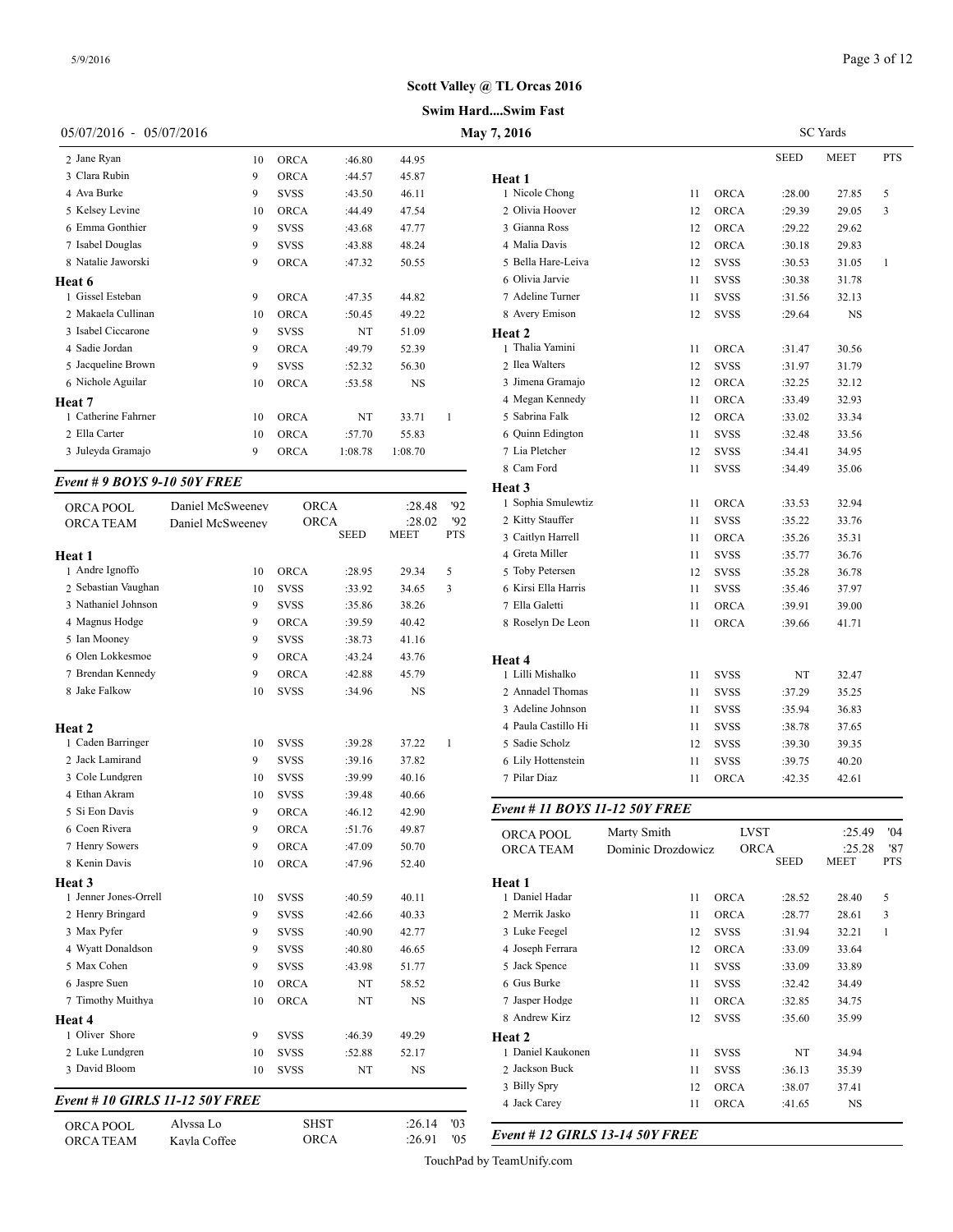# **Swim Hard....Swim Fast**

## 05/07/2016 - 05/07/2016 **May**

# *Event # 12 GIRLS 13-14 50Y FREE*

| $E$ rem $\pi$ 12 maarts 19-14 901 Facts | EX POSSIBIE Added |             |             |             |            |                   |
|-----------------------------------------|-------------------|-------------|-------------|-------------|------------|-------------------|
| ORCA POOL                               | Nicolette Jasko   | <b>ORCA</b> |             | :25.64      | '15        |                   |
| <b>ORCA TEAM</b>                        | Nicolette Jasko   | <b>ORCA</b> |             | :25.19      | 15         | Event #16 GIRI    |
|                                         |                   |             | <b>SEED</b> | <b>MEET</b> | <b>PTS</b> | <b>ORCA POOL</b>  |
| Heat 1                                  |                   |             |             |             |            | <b>ORCA TEAM</b>  |
| 1 Skylee Falk                           | 14                | <b>ORCA</b> | NT          | 27.33       | 5          |                   |
| 2 Lauren Pyfer                          | 13                | <b>SVSS</b> | :28.80      | 28.58       | 3          | Heat 1            |
| 3 Jamie Press                           | 13                | <b>ORCA</b> | :29.68      | 29.92       |            | 1 Ouinn Hottenste |
| 4 Natalie Dickens                       | 14                | <b>ORCA</b> | :30.68      | 31.16       |            | 2 Claire Beneda   |
| 5 Yevmi Canche                          | 13                | <b>ORCA</b> | :33.23      | 33.96       |            | 3 Makavla Boyser  |
| 6 Bella Kiriakis                        | 11                | <b>SVSS</b> | :33.81      | 34.09       |            | 4 Laurel Philp    |
| 7 Brianna Zavaglia                      | 13                | <b>ORCA</b> | :33.55      | 34.16       |            | 5 Lily Damsen     |
| 8 Juliana McKenna                       | 13                | <b>ORCA</b> | :36.80      | 37.05       |            | 6 Brittney Blair  |
|                                         |                   |             |             |             |            |                   |

## *Event # 13 BOYS 13-14 50Y FREE*

| ORCA POOL<br><b>ORCA TEAM</b> | Havdn Fischer<br>Dominic Drozdowicz | <b>SVST</b><br><b>ORCA</b> |             | :23.04<br>:23.19 | '14<br>'89 | Heat 2<br>1 Sabine Barringe |
|-------------------------------|-------------------------------------|----------------------------|-------------|------------------|------------|-----------------------------|
|                               |                                     |                            | <b>SEED</b> | MEET             | <b>PTS</b> | 2 Lucy Lowery               |
| Heat 1                        |                                     |                            |             |                  |            | 3 Sophie Arnal              |
| 1 Dwight Bellisimo            | 14                                  | <b>SVSS</b>                | :24.17      | 24.44            | 5          | 4 Karleigh Beren            |
| 2 Boden Davis                 | 13                                  | <b>ORCA</b>                | :26.28      | 26.45            | 3          | 5 Julia Wise                |
| 3 Danny Cribbin               | 13                                  | <b>ORCA</b>                | :27.67      | 26.54            | 1          | 6 Leah St.Clair             |
| 4 Timothee Walters            | 14                                  | <b>SVSS</b>                | :28.06      | 28.21            |            | 7 Ceci Murdoch              |
| 5 Cole Ford                   | 14                                  | <b>SVSS</b>                | :28.55      | 28.75            |            | 8 Summer Nelson             |
| 6 Amadeus Colenbrander        | 14                                  | <b>ORCA</b>                | :30.75      | 30.65            |            |                             |
| 7 Cedric Hall                 | 13                                  | <b>ORCA</b>                | :32.37      | <b>NS</b>        |            | Heat 3                      |
| Heat 2                        |                                     |                            |             |                  |            | 1 Fia Douglas               |
| 1 Joe Laurie                  | 13                                  | <b>ORCA</b>                | NT          | 30.68            |            | 2 Katherine Orlesl          |
| 2 Christian Fenton            | 13                                  | <b>ORCA</b>                | :54.38      | 47.01            |            | 3 Lula Davis                |
|                               |                                     |                            |             |                  |            |                             |

## *Event # 14 GIRLS 15-18 100Y FREE*

| <b>ORCA POOL</b>               | Francesca Lollini |             | <b>ORCA</b> | :54.16  | '05        | 7 Isabelle Rossetti |
|--------------------------------|-------------------|-------------|-------------|---------|------------|---------------------|
| <b>ORCA TEAM</b>               | Tai Hallstein     |             | <b>ORCA</b> | :53.21  | '12        | 8 Cassidy Steffy    |
|                                |                   |             | <b>SEED</b> | MEET    | <b>PTS</b> | <b>Heat 4</b>       |
| Heat 1                         |                   |             |             |         |            | 1 Heston Masdea     |
| 1 Lauren Lombardi              | 16                | <b>SVSS</b> | NT          | 1:06.95 | 3          | 2 Riva Tracy        |
| 2 Sara Kennedy                 | 14                | ORCA        | NT          | 1:07.71 | 1          | 3 Emily Morris      |
| 3 Lucille Johnson              | 11                | <b>SVSS</b> | NT          | 1:09.52 |            | 4 Sofia Akram       |
| 4 Kylie Bradley                | 15                | <b>ORCA</b> | NT          | 1:12.61 |            | 5 Kalena Gregory    |
| 5 Katie Mayfield               | 15                | <b>ORCA</b> | 1:13.52     | 1:14.11 |            | 6 Emily Whitney     |
| 6 Estefany Gramajo             | 17                | <b>ORCA</b> | NT          | 1:14.69 |            | 7 Noe Hopkins       |
| 7 Mikayla Zavaglia             | 16                | <b>ORCA</b> | NT          | 1:23.76 |            | 8 Sloane Murphy     |
| Heat 2                         |                   |             |             |         |            | Heat 5              |
| 1 Emma Roggenkamp              | 16                | <b>ORCA</b> | NT          | 1:04.47 | 5          | 1 Julia Ulvestad    |
| 2 Maya Carter                  | 16                | <b>ORCA</b> | NT          | 1:11.39 |            | 2 Catherine Philp   |
|                                |                   |             |             |         |            | 3 Tessa Harrell     |
| Event #15 BOYS 15-18 100Y FREE |                   |             |             |         |            | 4 Cami Lee          |

| ORCA POOL         | RJ Williams | ORCA |             |             | :49.02      | '15        | 5 Natalie Slowik |
|-------------------|-------------|------|-------------|-------------|-------------|------------|------------------|
| <b>ORCA TEAM</b>  | RJ Williams | ORCA |             |             | :48.08      | 15         | 6 Stewart Walker |
|                   |             |      |             | <b>SEED</b> | <b>MEET</b> | <b>PTS</b> | 7 Abigail Wehn   |
| Heat 1            |             |      |             |             |             |            | 8 Lucca Dietrich |
| 1 Nathan Peacock  |             | 18   | <b>ORCA</b> | NT          | 54.15       | 5          | Heat 6           |
| 2 Jacob Meshel    |             | 16   | ORCA        | NT          | 1:00.04     | 3          | 1 Harper Buck    |
| 3 Connor Stauffer |             | 13   | <b>SVSS</b> | NT          | 1:02.05     |            |                  |
| 4 Marco Salvemini |             | 13   | ORCA        | NT          | 1:04.05     |            | Event # $17 BOY$ |
|                   |             |      |             |             |             |            |                  |

| $\sqrt{7,2016}$                         |                               |        | SC Yards                   |                  |                          |                          |  |  |
|-----------------------------------------|-------------------------------|--------|----------------------------|------------------|--------------------------|--------------------------|--|--|
| Heat 2<br><b>EX Possible Added Heat</b> |                               | 17     | ORCA                       | NT               | NS                       |                          |  |  |
| Event # 16 GIRLS 8&UN 25Y BACK          |                               |        |                            |                  |                          |                          |  |  |
| ORCA POOL<br>ORCA TEAM                  | Christy Meier<br>Nicole Chong |        | SHST<br><b>ORCA</b>        | SEED             | :18.68<br>:18.04<br>MEET | '98<br>'13<br><b>PTS</b> |  |  |
| Heat 1                                  |                               |        |                            |                  |                          |                          |  |  |
| 1 Quinn Hottenstein                     |                               | 8      | <b>SVSS</b>                | :21.71           | 21.43                    | 5                        |  |  |
| 2 Claire Beneda                         |                               | 8      | SVSS                       | :21.20           | 21.84                    | 3                        |  |  |
| 3 Makayla Boysen                        |                               | 8      | <b>ORCA</b>                | :21.03           | 22.16                    | 1                        |  |  |
| 4 Laurel Philp                          |                               | 8      | <b>SVSS</b>                | :21.09           | 22.24                    |                          |  |  |
| 5 Lily Damsen                           |                               | 8      | <b>SVSS</b>                | :21.08           | 22.80                    |                          |  |  |
| 6 Brittney Blair                        |                               | 7      | <b>ORCA</b>                | :23.92           | 23.60                    |                          |  |  |
| 7 Sammie Foley                          |                               | 7      | ORCA                       | :24.65           | 24.79                    |                          |  |  |
| 8 Kate, Not katie Metzger               |                               | 7      | <b>ORCA</b>                | :24.63           | 25.94                    |                          |  |  |
| Heat 2                                  |                               |        |                            |                  |                          |                          |  |  |
| 1 Sabine Barringer                      |                               | 7      | SVSS                       | :26.10           | 24.90                    |                          |  |  |
| 2 Lucy Lowery                           |                               | 7      | <b>SVSS</b>                | :24.80           | 25.00                    |                          |  |  |
| 3 Sophie Arnal                          |                               | 7      | SVSS                       | :23.36           | 25.46                    |                          |  |  |
| 4 Karleigh Beren                        |                               | 7      | <b>ORCA</b><br><b>ORCA</b> | :24.90           | 25.97                    |                          |  |  |
| 5 Julia Wise<br>6 Leah St.Clair         |                               | 8      |                            | :27.12           | 29.11                    |                          |  |  |
| 7 Ceci Murdoch                          |                               | 7<br>8 | <b>ORCA</b><br><b>SVSS</b> | :32.94<br>:25.10 | 32.95<br>NS              |                          |  |  |
| 8 Summer Nelson                         |                               | 6      | ORCA                       | :31.20           | NS                       |                          |  |  |
| Heat 3                                  |                               |        |                            |                  |                          |                          |  |  |
| 1 Fia Douglas                           |                               | 8      | <b>SVSS</b>                | :26.98           | 28.25                    |                          |  |  |
| 2 Katherine Orlesky                     |                               | 7      | <b>SVSS</b>                | :27.03           | 28.62                    |                          |  |  |
| 3 Lula Davis                            |                               | 6      | SVSS                       | :26.99           | 29.47                    |                          |  |  |
| 4 Tessa Cohen                           |                               | 7      | SVSS                       | :27.04           | 31.40                    |                          |  |  |
| 5 Tia Asleim                            |                               | 8      | <b>ORCA</b>                | :34.05           | 34.59                    |                          |  |  |
| 6 Layan Asleim                          |                               | 7      | <b>ORCA</b>                | :33.35           | 38.01                    |                          |  |  |
| 7 Isabelle Rossetti                     |                               | 7      | <b>ORCA</b>                | :38.16           | 39.25                    |                          |  |  |
| 8 Cassidy Steffy                        |                               | 7      | <b>ORCA</b>                | :38.04           | 46.15                    |                          |  |  |
| Heat 4                                  |                               |        |                            |                  |                          |                          |  |  |
| 1 Heston Masdea                         |                               | 8      | <b>SVSS</b>                | :28.00           | 28.16                    |                          |  |  |
| 2 Riya Tracy                            |                               | 8      | <b>ORCA</b>                | NT               | 29.00                    |                          |  |  |
| 3 Emily Morris                          |                               | 6      | <b>SVSS</b>                | :30.15           | 30.67                    |                          |  |  |
| 4  Sofia Akram                          |                               | 8      | svss                       | :27.51           | 34.35                    |                          |  |  |
| 5 Kalena Gregory                        |                               | 6      | ORCA                       | :52.47           | 41.59                    |                          |  |  |
| 6 Emily Whitney                         |                               | 7      | ORCA                       | NT               | 43.99                    |                          |  |  |
| 7 Noe Hopkins                           |                               | 6      | ORCA                       | :51.69           | NS                       |                          |  |  |
| 8 Sloane Murphy                         |                               | 6      | <b>SVSS</b>                | :30.94           | NS                       |                          |  |  |
| Heat 5                                  |                               |        |                            |                  |                          |                          |  |  |
| 1 Julia Ulvestad                        |                               | 7      | SVSS                       | :31.85           | 28.39                    |                          |  |  |
| 2 Catherine Philp                       |                               | 6      | svss                       | :32.15           | 30.19                    |                          |  |  |
| 3 Tessa Harrell                         |                               | 8      | SVSS                       | :32.49           | 30.30                    |                          |  |  |
| 4 Cami Lee                              |                               | 6      | SVSS                       | :31.38           | 33.61                    |                          |  |  |
| 5 Natalie Slowik<br>6 Stewart Walker    |                               | 6      | SVSS                       | :33.80           | 33.79                    |                          |  |  |
| 7 Abigail Wehn                          |                               | 6      | svss                       | :40.52           | 35.67                    |                          |  |  |
| 8 Lucca Dietrich                        |                               | 6      | ORCA                       | NT               | 47.27                    |                          |  |  |
|                                         |                               | 8      | svss                       | :33.46           | NS                       |                          |  |  |
| Heat 6<br>1 Harper Buck                 |                               | 7      | svss                       | :33.17           | NS                       |                          |  |  |

ORCA POOL Geoffrey Cline ORCA :17.88 '88 TouchPad by TeamUnify.com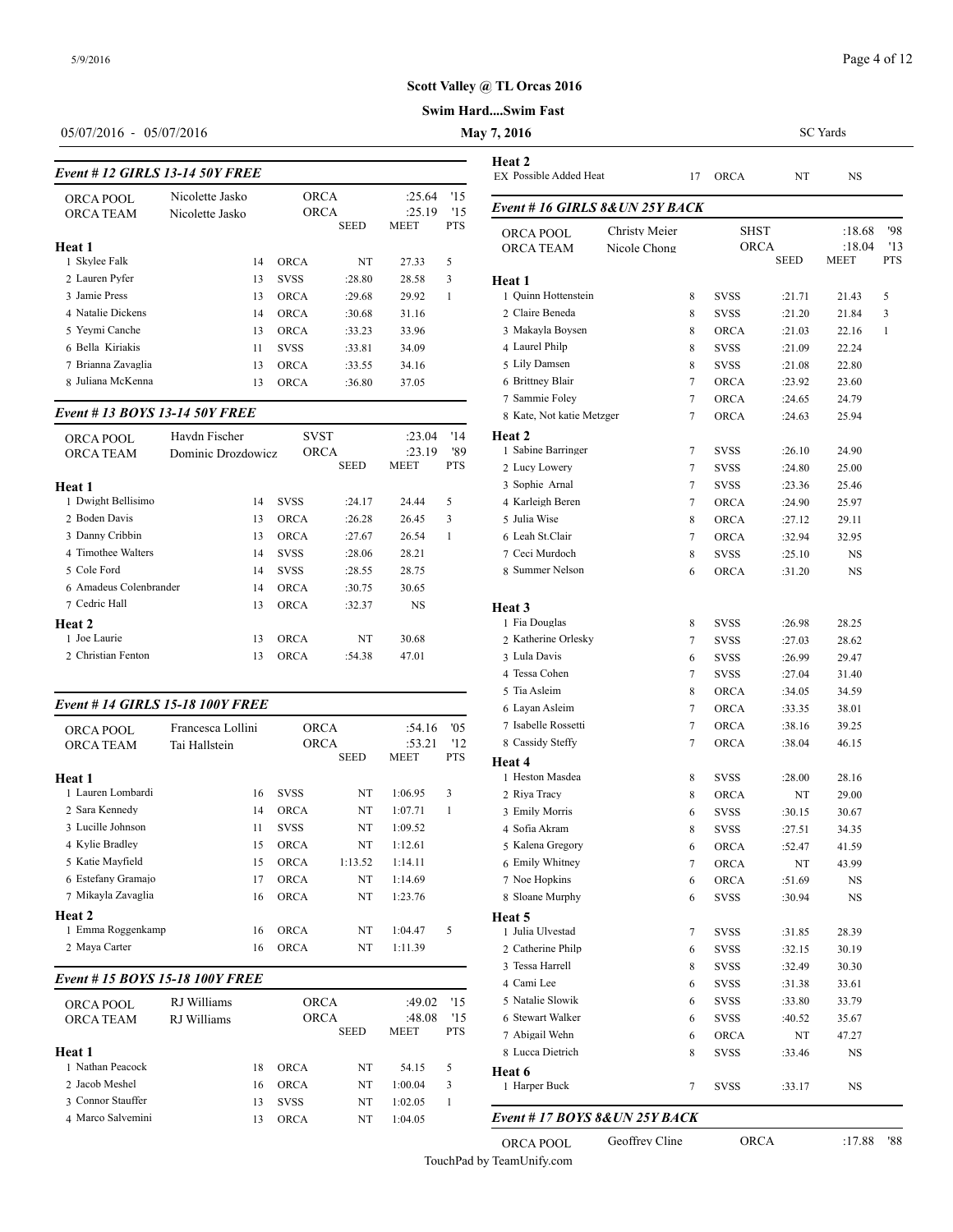## Page 5 of 12

# **Swim Hard....Swim Fast Scott Valley @ TL Orcas 2016**

# 05/07/2016 - 05/07/2016 **May 7, 2016**

# *Event # 17 BOYS 8&UN 25Y BACK*

| $E$ rem $\pi$ 1/ DO 19 00.011 291 D/ICK |                |             |             |             |            | 6 Jessa Dunn       |
|-----------------------------------------|----------------|-------------|-------------|-------------|------------|--------------------|
| ORCA POOL                               | Geoffrey Cline | <b>ORCA</b> |             | :17.88      | '88        | 7 Ava Burke        |
| <b>ORCA TEAM</b>                        | Geoffrey Cline | <b>ORCA</b> |             | :17.66      | '88        | 8 Mattie Greensto  |
|                                         |                |             | <b>SEED</b> | <b>MEET</b> | <b>PTS</b> | Heat 4             |
| Heat 1                                  |                |             |             |             |            | 1 Ruthie King      |
| 1 Andrew Chong                          | 8              | <b>ORCA</b> | :20.25      | 20.97       | 5          | 2 Isabella Slowik  |
| 2 Sammy Spence                          | 8              | <b>SVSS</b> | :23.98      | 24.02       | 3          | 3 Hayden Goldber   |
| 3 Jackson Wright                        | 8              | <b>ORCA</b> | :25.16      | 24.35       | 1          | 4 Gissel Esteban   |
| 4 Adam Albers                           | 7              | <b>ORCA</b> | :26.65      | 25.42       |            | 5 Jane Ryan        |
| 5 Asa Turner                            | $\overline{7}$ | <b>SVSS</b> | :24.28      | 25.94       |            | 6 Jacqueline Brow  |
| 6 Bradley Stanford                      | 8              | <b>SVSS</b> | :24.23      | 25.98       |            | 7 Isabel Douglas   |
| 7 Milo Feegel                           | 8              | <b>SVSS</b> | :25.17      | 26.33       |            | 8 Emma Gonthier    |
| 8 Ben Lotosh                            | $\overline{7}$ | <b>ORCA</b> | :26.46      | 26.71       |            | Heat 5             |
| Heat 2                                  |                |             |             |             |            | 1 Isabel Ciccarone |
| 1 Kenneth Frost                         | $\tau$         | <b>SVSS</b> | :28.13      | 28.92       |            | 2 Natalie Jaworsk  |
| 2 Cole Lawson                           | $\overline{7}$ | <b>SVSS</b> | :29.60      | 31.80       |            | 3 Jasmine Rodas    |
| 3 Brodie Ross                           | $\overline{7}$ | <b>ORCA</b> | NT          | 32.05       |            | 4 Sadie Jordan     |
| 4 Lukas Bringard                        | $\overline{7}$ | <b>SVSS</b> | :27.79      | 32.27       |            | 5 Halie Chaban     |
| 5 Thomas Strong                         | 6              | <b>SVSS</b> | :32.35      | 32.50       |            | 6 Nichole Aguilar  |
| 6 Ian Probst                            | $\tau$         | <b>ORCA</b> | :30.30      | 39.86       |            | Heat 6             |
| 7 Kai Probst                            | 5              | <b>ORCA</b> | :48.68      | 58.08       |            | 1 Catherine Fahrn  |
| 8 Levi Lokkesmoe                        | $\overline{7}$ | <b>ORCA</b> | :30.60      | <b>NS</b>   |            | 2 Makaela Cullina  |
| Heat 3                                  |                |             |             |             |            | 3 Juleyda Gramajo  |
| 1 Miles Marvel                          | 8              | <b>ORCA</b> | NT          | 29.06       |            |                    |
| 2 Gideon Palestrant                     | 7              | <b>SVSS</b> | :37.38      | 34.73       |            |                    |
| 3 Alec Wehn                             | 8              | <b>ORCA</b> | NT          | 39.62       |            | Event # 19 $BOY$   |
| 4 Henry Thomas                          | 6              | <b>SVSS</b> | NT          | 41.30       |            | ORCA POOL          |

#### *Event # 18 GIRLS 9-10 50Y BACK*

| ORCA POOL          | Catherine Watrous | <b>SSST</b> |             | :32.68      | '15        | 1 Andre Ignoffo   |
|--------------------|-------------------|-------------|-------------|-------------|------------|-------------------|
| <b>ORCA TEAM</b>   | Nicole Chong      | <b>ORCA</b> |             | :33.04      | 15         | 2 Nicholas Arindu |
|                    |                   |             | <b>SEED</b> | <b>MEET</b> | <b>PTS</b> | 3 Sebastian Vaugh |
| Heat 1             |                   |             |             |             |            | 4 Nathaniel Johns |
| 1 Sara Morris      | 10                | <b>SVSS</b> | :36.21      | 36.19       | 5          | 5 Ian Mooney      |
| 2 Talia Solomon    | 10                | <b>ORCA</b> | :40.04      | 40.91       | 1          | 6 Magnus Hodge    |
| 3 Lily Zimmerman   | 10                | <b>ORCA</b> | :44.99      | 44.66       |            | 7 Si Eon Davis    |
| 4 Anna Harrell     | 10                | <b>SVSS</b> | :44.26      | 46.69       |            | 8 Jake Falkow     |
| 5 Noelia Gramajo   | 10                | <b>ORCA</b> | :44.59      | 46.78       |            | Heat 2            |
| 6 Ella Cox         | 10                | <b>SVSS</b> | :44.27      | 47.09       |            | 1 Jack Lamirand   |
| 7 Laney Spry       | 10                | <b>ORCA</b> | :44.80      | 47.45       |            | 2 Jenner Jones-Or |
| 8 Claire Lawson    | 9                 | <b>SVSS</b> | :43.27      | DQ          |            | 3 Henry Bringard  |
| Heat 2             |                   |             |             |             |            | 4 Coen Rivera     |
| 1 Jessie Gazzola   | 10                | <b>SVSS</b> | :44.56      | 42.50       |            | 5 Kenin Davis     |
| 2 Lily Cox         | 9                 | <b>SVSS</b> | :45.06      | 47.15       |            | 6 Jaspre Suen     |
| 3 Emily Rosegard   | 10                | <b>SVSS</b> | :45.50      | 47.39       |            | 7 Max Pyfer       |
| 4 Kaylee Cheu      | 10                | <b>ORCA</b> | :46.35      | 47.52       |            | 8 Henry Sowers    |
| 5 Hailey Gillespie | 10                | <b>ORCA</b> | :48.68      | 48.92       |            | Heat 3            |
| 6 Kailey Sullivan  | 10                | <b>ORCA</b> | :47.46      | 49.15       |            | 1 Wyatt Donaldso  |
| 7 Olivia Anderson  | 9                 | <b>ORCA</b> | :48.83      | 49.87       |            | 2 Oliver Shore    |
| 8 Lily Brezine     | 9                 | <b>SVSS</b> | :50.13      | 1:01.03     |            | 3 Ethan Akram     |
| Heat 3             |                   |             |             |             |            | 4 Luke Lundgren   |
| 1 Mariana Reyes    | 10                | <b>ORCA</b> | :49.97      | 50.17       |            | 5 Brendan Kenned  |
| 2 Stella Rieke     | 10                | <b>SVSS</b> | :50.93      | 50.19       |            | 6 Max Cohen       |
| 3 Nola Palestrant  | 9                 | <b>SVSS</b> | :50.68      | 50.22       |            | 7 David Bloom     |
| 4 Hannah Levine    | 9                 | <b>ORCA</b> | :50.19      | 52.10       |            |                   |

| 7,2016              | <b>SC</b> Yards |             |         |         |   |  |
|---------------------|-----------------|-------------|---------|---------|---|--|
| 5 Cassidy Low       | 9               | <b>ORCA</b> | :51.33  | 52.65   |   |  |
| 6 Jessa Dunn        | 9               | <b>ORCA</b> | :50.96  | 52.68   |   |  |
| 7 Ava Burke         | 9               | <b>SVSS</b> | :52.05  | DO      |   |  |
| 8 Mattie Greenstone | 9               | <b>SVSS</b> | :50.81  | NS      |   |  |
| Heat 4              |                 |             |         |         |   |  |
| 1 Ruthie King       | 9               | <b>ORCA</b> | :53.28  | 52.50   |   |  |
| 2 Isabella Slowik   | 9               | <b>SVSS</b> | :53.34  | 53.68   |   |  |
| 3 Hayden Goldberg   | 9               | ORCA        | :54.89  | 54.73   |   |  |
| 4 Gissel Esteban    | 9               | <b>ORCA</b> | :52.57  | 55.84   |   |  |
| 5 Jane Ryan         | 10              | <b>ORCA</b> | :54.21  | 57.24   |   |  |
| 6 Jacqueline Brown  | 9               | <b>SVSS</b> | :59.64  | 1:04.20 |   |  |
| 7 Isabel Douglas    | 9               | <b>SVSS</b> | :53.79  | DO      |   |  |
| 8 Emma Gonthier     | 9               | <b>SVSS</b> | :57.39  | DO      |   |  |
| Heat 5              |                 |             |         |         |   |  |
| 1 Isabel Ciccarone  | 9               | <b>SVSS</b> | NT      | 57.82   |   |  |
| 2 Natalie Jaworski  | 9               | <b>ORCA</b> | :58.70  | 1:01.23 |   |  |
| 3 Jasmine Rodas     | 10              | <b>ORCA</b> | 1:04.01 | 1:03.70 |   |  |
| 4 Sadie Jordan      | 9               | <b>ORCA</b> | 1:14.87 | 1:18.47 |   |  |
| 5 Halie Chaban      | 9               | <b>ORCA</b> | :59.71  | DQ      |   |  |
| 6 Nichole Aguilar   | 10              | <b>ORCA</b> | 1:02.30 | NS      |   |  |
| Heat 6              |                 |             |         |         |   |  |
| 1 Catherine Fahrner | 10              | <b>ORCA</b> | NT      | 40.41   | 3 |  |
| 2 Makaela Cullinan  | 10              | ORCA        | NT      | 1:02.21 |   |  |
| 3 Juleyda Gramajo   | 9               | <b>ORCA</b> | 1:25.91 | 1:27.87 |   |  |
|                     |                 |             |         |         |   |  |

#### *Event # 19 BOYS 9-10 50Y BACK*

| ORCA POOL             | Peter Wickland |             | <b>NOV</b>                 | :33.58                | '97               |
|-----------------------|----------------|-------------|----------------------------|-----------------------|-------------------|
| <b>ORCA TEAM</b>      | Gavin Paulev   |             | <b>ORCA</b><br><b>SEED</b> | :33.51<br><b>MEET</b> | '05<br><b>PTS</b> |
| Heat 1                |                |             |                            |                       |                   |
| 1 Andre Ignoffo       | 10             | <b>ORCA</b> | :34.84                     | 34.40                 | 5                 |
| 2 Nicholas Arinduque  | 9              | <b>ORCA</b> | :40.53                     | 42.80                 | 3                 |
| 3 Sebastian Vaughan   | 10             | <b>SVSS</b> | :41.48                     | 43.77                 | 1                 |
| 4 Nathaniel Johnson   | 9              | <b>SVSS</b> | :44.39                     | 45.20                 |                   |
| 5 Ian Mooney          | 9              | <b>SVSS</b> | :46.48                     | 47.56                 |                   |
| 6 Magnus Hodge        | 9              | ORCA        | :48.60                     | 48.48                 |                   |
| 7 Si Eon Davis        | 9              | ORCA        | 1:02.35                    | 57.68                 |                   |
| 8 Jake Falkow         | 10             | <b>SVSS</b> | :43.34                     | <b>NS</b>             |                   |
| Heat 2                |                |             |                            |                       |                   |
| 1 Jack Lamirand       | 9              | <b>SVSS</b> | :48.09                     | 49.52                 |                   |
| 2 Jenner Jones-Orrell | 10             | <b>SVSS</b> | :49.71                     | 51.04                 |                   |
| 3 Henry Bringard      | 9              | <b>SVSS</b> | :51.09                     | 51.17                 |                   |
| 4 Coen Rivera         | 9              | <b>ORCA</b> | 1:09.41                    | 1:04.84               |                   |
| 5 Kenin Davis         | 10             | <b>ORCA</b> | 1:03.97                    | 1:07.30               |                   |
| 6 Jaspre Suen         | 10             | <b>ORCA</b> | 1:04.60                    | 1:16.41               |                   |
| 7 Max Pyfer           | 9              | <b>SVSS</b> | :50.43                     | DO                    |                   |
| 8 Henry Sowers        | 9              | <b>ORCA</b> | 1:03.59                    | DO                    |                   |
| Heat 3                |                |             |                            |                       |                   |
| 1 Wyatt Donaldson     | 9              | <b>SVSS</b> | :54.26                     | 55.85                 |                   |
| 2 Oliver Shore        | 9              | <b>SVSS</b> | :56.54                     | 56.88                 |                   |
| 3 Ethan Akram         | 10             | <b>SVSS</b> | :57.87                     | 59.05                 |                   |
| 4 Luke Lundgren       | 10             | <b>SVSS</b> | 1:10.37                    | 1:18.94               |                   |
| 5 Brendan Kennedy     | 9              | ORCA        | 1:10.77                    | DO                    |                   |
| 6 Max Cohen           | 9              | <b>SVSS</b> | :56.29                     | DO                    |                   |
| 7 David Bloom         | 10             | <b>SVSS</b> | NT                         | NS                    |                   |

# *Event # 20 GIRLS 11-12 50Y BACK*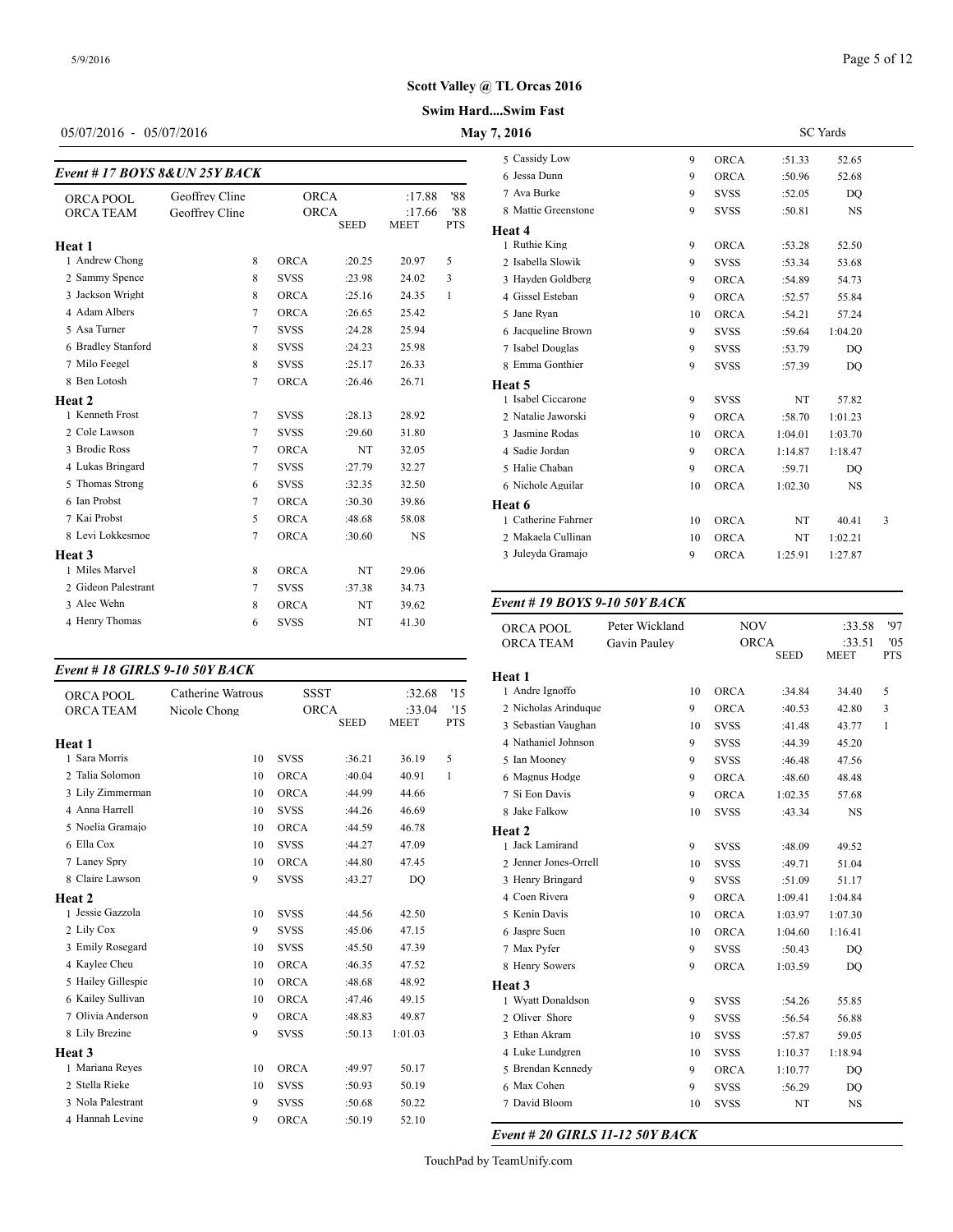## Page 6 of 12

## **Scott Valley @ TL Orcas 2016**

#### **Swim Hard....Swim Fast**

# 05/07/2016 - 05/07/2016 **May**

| Event # 20 GIRLS 11-12 50Y BACK | 6 Juliana McKenn |                            |         |                |                   |                                      |
|---------------------------------|------------------|----------------------------|---------|----------------|-------------------|--------------------------------------|
| ORCA POOL                       | Madeline Salesky | <b>ORCA</b>                |         | :30.15         | '10               | Event # 23 BOY                       |
| <b>ORCA TEAM</b>                | Madeline Salesky | <b>ORCA</b><br><b>SEED</b> |         | :29.90<br>MEET | '10<br><b>PTS</b> |                                      |
| Heat 1                          |                  |                            |         |                |                   | <b>ORCA POOL</b><br><b>ORCA TEAM</b> |
| 1 Olivia Hoover                 | 12               | <b>ORCA</b>                | :35.66  | 35.24          | 5                 |                                      |
| 2 Gianna Ross                   | 12               | <b>ORCA</b>                | :35.87  | 36.58          | 3                 | Heat 1                               |
| 3 Kira Rodriguez                | 11               | <b>ORCA</b>                | :36.84  | 37.98          |                   | 1 Jonah Albers                       |
| 4 Thalia Yamini                 | 11               | <b>ORCA</b>                | :38.72  | 38.95          |                   | 2 Dwight Bellisim                    |
| 5 Adeline Turner                | 11               | <b>SVSS</b>                | :37.29  | 39.06          | $\mathbf{1}$      | 3 Boden Davis                        |
| 6 Bella Hare-Leiva              | 12               | <b>SVSS</b>                | :38.74  | 39.98          |                   | 4 Christian Fentor                   |
| 7 Lilli Mishalko                | 11               | <b>SVSS</b>                | :37.01  | DO             |                   | 5 Joe Laurie                         |
| 8 Avery Emison                  | 12               | <b>SVSS</b>                | :36.86  | NS             |                   | 6 Cedric Hall                        |
| Heat 2                          |                  |                            |         |                |                   |                                      |
| 1 Malia Davis                   | 12               | <b>ORCA</b>                | :39.41  | 37.78          |                   |                                      |
| 2 Lia Pletcher                  | 12               | <b>SVSS</b>                | :38.99  | 39.32          |                   | Event # 24 GIRI                      |
| 3 Jimena Gramajo                | 12               | <b>ORCA</b>                | :40.58  | 39.98          |                   | ORCA POOL                            |
| 4 Annadel Thomas                | 11               | <b>SVSS</b>                | :44.14  | 42.29          |                   | <b>ORCA TEAM</b>                     |
| 5 Cam Ford                      | 11               | <b>SVSS</b>                | :43.66  | 42.88          |                   |                                      |
| 6 Caitlyn Harrell               | 11               | <b>ORCA</b>                | :45.30  | 44.21          |                   | Heat 1                               |
| 7 Megan Kennedy                 | 11               | <b>ORCA</b>                | :43.60  | 45.48          |                   | 1 Lauren Lombard                     |
| 8 Toby Petersen                 | 12               | <b>SVSS</b>                | :44.94  | 47.22          |                   | 2 Lucille Johnson                    |
|                                 |                  |                            |         |                |                   | 3 Estefany Grama                     |
| Heat <sub>3</sub>               |                  |                            |         |                |                   | 4 Abby Grace                         |
| 1 Greta Miller                  | 11               | <b>SVSS</b>                | :45.29  | 44.97          |                   | 5 Maya Carter                        |
| 2 Roselyn De Leon               | 11               | <b>ORCA</b>                | :48.24  | 47.08          |                   | 6 Katie Mayfield                     |
| 3 Kirsi Ella Harris             | 11               | <b>SVSS</b>                | :47.17  | 48.37          |                   | 7 Emma Roggenk                       |
| 4 Ella Galetti                  | 11               | <b>ORCA</b>                | :48.03  | 48.73          |                   |                                      |
| 5 Paula Castillo Hi             | 11               | <b>SVSS</b>                | :47.20  | 48.73          |                   | Event # 25 $BOY$                     |
| 6 Lily Hottenstein              | 11               | <b>SVSS</b>                | :48.55  | 50.20          |                   | <b>ORCA POOL</b>                     |
| 7 Sadie Scholz                  | 12               | <b>SVSS</b>                | :47.06  | 50.29          |                   | <b>ORCA TEAM</b>                     |
| 8 Pilar Diaz                    | 11               | <b>ORCA</b>                | 1:02.56 | 1:02.03        |                   |                                      |

#### *Event # 21 BOYS 11-12 50Y BACK*

| ORCA POOL<br><b>ORCA TEAM</b><br>Heat 1 | Geoffrey Cline<br>Geoffrey Cline | <b>WAVE</b><br><b>ORCA</b> | <b>SEED</b> | :29.62<br>:29.44<br><b>MEET</b> | 92<br>92<br><b>PTS</b> | 2 Connor Stauffer<br>3 Marco Salvemir<br>Heat 2<br>EX Possible Added |
|-----------------------------------------|----------------------------------|----------------------------|-------------|---------------------------------|------------------------|----------------------------------------------------------------------|
| 1 Merrik Jasko                          | 11                               | <b>ORCA</b>                | :36.82      | 36.44                           | 5                      |                                                                      |
| 2. Cole Stanford                        | 11                               | <b>SVSS</b>                | :38.20      | 37.16                           | 3                      | Event # 26 GIRI                                                      |
| 3 Garrett Goldberg                      | 11                               | <b>ORCA</b>                | :38.17      | 37.72                           | 1                      | ORCA POOL                                                            |
| 4 Jasper Hodge                          | 11                               | <b>ORCA</b>                | :40.59      | 41.79                           |                        | <b>ORCA TEAM</b>                                                     |
| 5 Andrew Kirz                           | 12                               | <b>SVSS</b>                | :42.17      | 42.45                           |                        |                                                                      |
| 6 Jack Spence                           | 11                               | <b>SVSS</b>                | :40.93      | 44.14                           |                        | Heat 1                                                               |
| 7 Jackson Buck                          | 11                               | <b>SVSS</b>                | :43.55      | 47.24                           |                        | 1 Claire Beneda                                                      |
| 8 Jack Carey                            | 11                               | <b>ORCA</b>                | NT          | NS                              |                        | 2 Natalie Stanford                                                   |
|                                         |                                  |                            |             |                                 |                        |                                                                      |

## *Event # 22 GIRLS 13-14 50Y BACK*

| ORCA POOL           | Kate McCarthy      | <b>SHST</b> |             | :30.07      | '15        | 5 Sophie Arnal   |
|---------------------|--------------------|-------------|-------------|-------------|------------|------------------|
| <b>ORCA TEAM</b>    | Sophie Keith-Brown | ORCA        |             | :29.64      | '15        | 6 Julia Wise     |
|                     |                    |             | <b>SEED</b> | <b>MEET</b> | <b>PTS</b> | 7 Sammie Foley   |
| Heat 1              |                    |             |             |             |            | 8 Karleigh Beren |
| 1 Lauren Pyfer      | 13                 | <b>SVSS</b> | :34.69      | 34.51       | 5          | Heat 2           |
| 2 Kathryn Arinduque | 13                 | ORCA        | :35.58      | 35.55       | 3          | 1 Audrey Strong  |
| 3 Ariana Greenberg  | 11                 | <b>SVSS</b> | :38.57      | 37.24       |            | 2 Natalie Slowik |
| 4 Yevmi Canche      | 13                 | ORCA        | :39.34      | 39.37       |            | 3 Sofia Akram    |

| 7,2016                           |              | <b>SC</b> Yards |             |             |        |            |  |  |
|----------------------------------|--------------|-----------------|-------------|-------------|--------|------------|--|--|
| 5 Brianna Zavaglia               |              | 13              | <b>ORCA</b> | :42.14      | 41.51  |            |  |  |
| 6 Juliana McKenna                |              | 13              | <b>ORCA</b> | :47.35      | 47.58  |            |  |  |
| Event # 23 BOYS 13-14 50Y BACK   |              |                 |             |             |        |            |  |  |
| <b>Edward Focha</b><br>ORCA POOL |              |                 | <b>SHST</b> |             | :27.76 | '06        |  |  |
| <b>ORCA TEAM</b>                 | Jordan Nolan | <b>ORCA</b>     |             |             | :28.32 | '01        |  |  |
|                                  |              |                 |             | <b>SEED</b> | MEET   | <b>PTS</b> |  |  |
| Heat 1                           |              |                 |             |             |        |            |  |  |
| 1 Jonah Albers                   |              | 14              | <b>ORCA</b> | :30.79      | 30.50  | 5          |  |  |
| 2 Dwight Bellisimo               |              | 14              | <b>SVSS</b> | :31.21      | 31.56  | 3          |  |  |
| 3 Boden Davis                    |              | 13              | <b>ORCA</b> | :32.65      | 33.93  | 1          |  |  |
| 4 Christian Fenton               |              | 13              | <b>ORCA</b> | 1:34.99     | DO     |            |  |  |
| 5 Joe Laurie                     |              | 13              | <b>ORCA</b> | NT          | NS     |            |  |  |
| 6 Cedric Hall                    |              | 13              | <b>ORCA</b> | :40.32      | NS     |            |  |  |
|                                  |              |                 |             |             |        |            |  |  |

| Event # 24 GIRLS 15-18 50Y BACK |                 |                            |             |                       |                   |
|---------------------------------|-----------------|----------------------------|-------------|-----------------------|-------------------|
| <b>ORCA POOL</b>                | Ouinn Galli     |                            | <b>SHST</b> |                       | 13                |
| <b>ORCA TEAM</b>                | Sophie Baublitz | <b>ORCA</b><br><b>SEED</b> |             | :29.53<br><b>MEET</b> | '15<br><b>PTS</b> |
| Heat 1                          |                 |                            |             |                       |                   |
| 1 Lauren Lombardi               | 16              | <b>SVSS</b>                | NT          | 36.16                 | 5                 |
| 2 Lucille Johnson               | 11              | <b>SVSS</b>                | NT          | 37.30                 | 3                 |
| 3 Estefany Gramajo              | 17              | <b>ORCA</b>                | :37.77      | 38.15                 | 1                 |
| 4 Abby Grace                    | 11              | <b>SVSS</b>                | :38.57      | 39.04                 |                   |
| 5 Maya Carter                   | 16              | <b>ORCA</b>                | NT          | 39.49                 |                   |
| 6 Katie Mayfield                | 15              | <b>ORCA</b>                | :40.34      | 41.01                 |                   |
| 7 Emma Roggenkamp               | 16              | <b>ORCA</b>                | NT          | <b>NS</b>             |                   |
| Event # 25 BOYS 15-18 50Y BACK  |                 |                            |             |                       |                   |
| ORCA POOL                       | Geoffrey Cline  | <b>WAVE</b>                |             | :25.81                | '98               |
| <b>ORCA TEAM</b>                | Tim Baker       | <b>ORCA</b>                | <b>SEED</b> | :25.89<br><b>MEET</b> | '01<br><b>PTS</b> |
| Heat 1                          |                 |                            |             |                       |                   |
| 1 Max Harrod                    | 16              | <b>ORCA</b>                | :29.92      | 30.75                 | 5                 |
| 2 Connor Stauffer               | 13              | <b>SVSS</b>                | NT          | 33.74                 | 3                 |
| 3 Marco Salvemini               | 13              | <b>ORCA</b>                | :38.25      | 37.50                 | 1                 |
| Heat 2                          |                 |                            |             |                       |                   |
| <b>EX Possible Added Heat</b>   | 17              | <b>ORCA</b>                | NT          | <b>NS</b>             |                   |

## SEED MEET PTS 7 Sammie Foley 7 ORCA :30.51 32.98 *Event # 26 GIRLS 8&UN 25Y BREAST* ORCA POOL Emily Kuehler WAVE :20.59 '91<br>
ORCA TEAM Thalia Yamini ORCA :20.87 '13 ORCA TEAM Thalia Yamini ORCA :20.87 '13 **MEET Heat 1** 1 Claire Beneda 8 SVSS :24.24 25.42 5 2 Natalie Stanford 8 SVSS :23.92 25.43 3 3 Sloane Carey 8 ORCA :26.07 26.39 1 4 Sasha Lilien 8 SVSS :25.21 27.13 5 Sophie Arnal 7 SVSS :26.19 28.78 6 Julia Wise 8 ORCA :30.16 30.64 8 Karleigh Beren 7 ORCA :33.45 34.89 **Heat 2** 1 Audrey Strong 8 SVSS :26.60 28.71 2 Natalie Slowik 6 SVSS :32.47 35.43 3 Sofia Akram 8 SVSS :33.05 38.18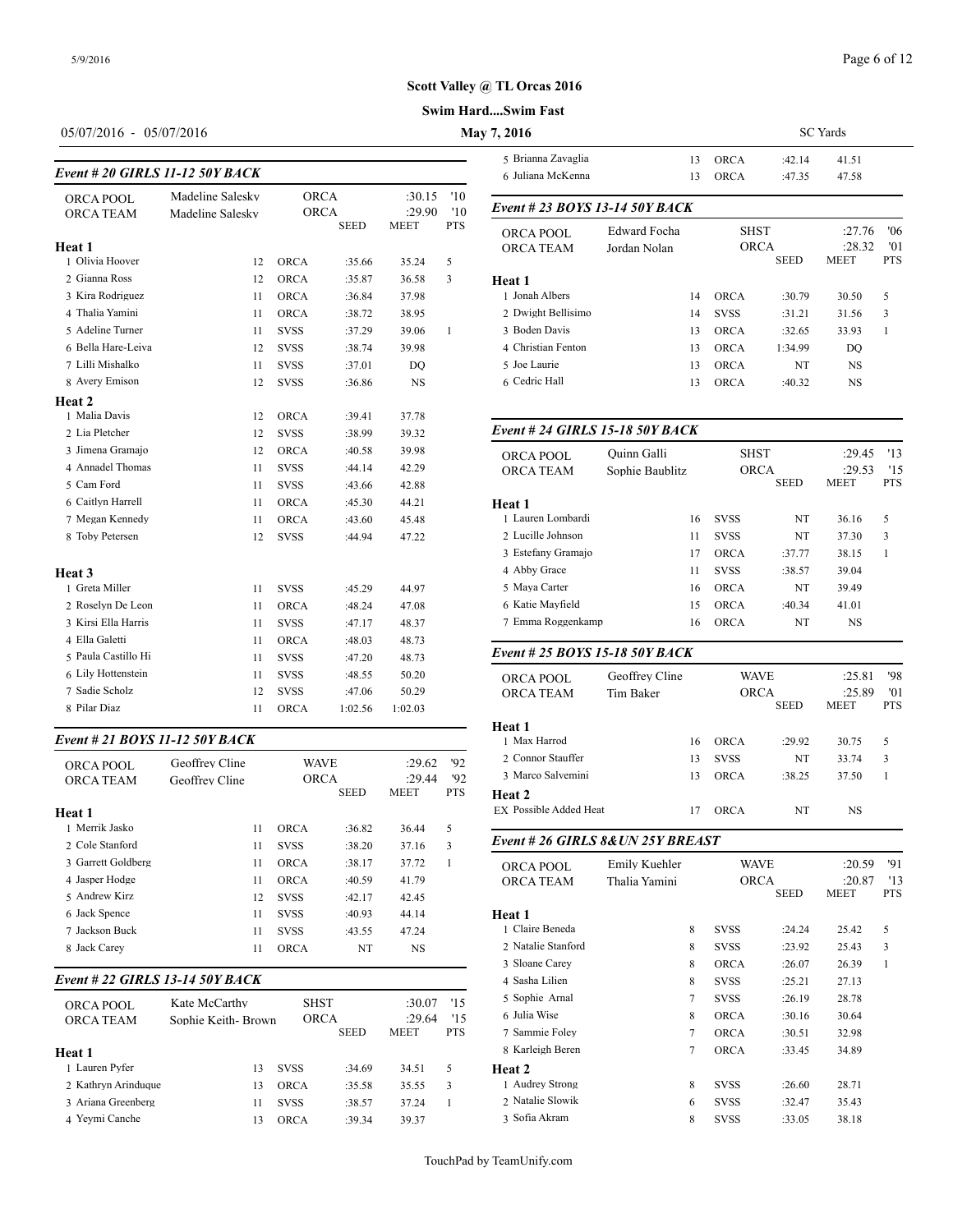#### **Swim Hard....Swim Fast**

| 05/07/2016 - 05/07/2016   |   |             |        |           | May 7, 2016      |
|---------------------------|---|-------------|--------|-----------|------------------|
| 4 Kate, Not katie Metzger | 7 | <b>ORCA</b> | :36.98 | 41.98     | 7 Jessa Dunn     |
| 5 Isabelle Rossetti       | 7 | <b>ORCA</b> | NT     | 51.31     | 8 Noelia Grama   |
| 6 Kate Ryan               | 7 | <b>ORCA</b> | :43.41 | 54.41     | Heat 2           |
| 7 Noe Hopkins             | 6 | <b>ORCA</b> | :46.36 | <b>NS</b> | 1 Ella Cox       |
| 8 Ceci Murdoch            | 8 | <b>SVSS</b> | :26.53 | <b>NS</b> | 2 Cassidy Low    |
| <b>Heat 3</b>             |   |             |        |           | 3 Emily Rosega   |
| 1 Heston Masdea           | 8 | <b>SVSS</b> | :34.42 | 34.26     | 4 Lily Zimmern   |
| 2 Sabine Barringer        | 7 | <b>SVSS</b> | :33.45 | 34.61     | 5 Laney Spry     |
| 3 Lucy Lowery             | 7 | <b>SVSS</b> | :35.50 | 35.54     | 6 Nola Palestrar |
| 4 Tessa Cohen             | 7 | <b>SVSS</b> | :35.99 | 36.76     | 7 Marissa Boyse  |
| 5 Fia Douglas             | 8 | <b>SVSS</b> | :33.18 | 38.71     | 8 Judi Jo Lee    |
| 6 Emily Whitney           | 7 | <b>ORCA</b> | NT     | DO        | Heat 3           |
| 7 Lyla Harris             | 8 | <b>SVSS</b> | :35.40 | <b>NS</b> | 1 Amelia Dams    |
| 8 Lucca Dietrich          | 8 | <b>SVSS</b> | :35.47 | <b>NS</b> | 2 Lucy Jaworski  |
| Heat 4                    |   |             |        |           | 3 Hailey Gillesp |
| 1 Cami Lee                | 6 | <b>SVSS</b> | :42.34 | 35.46     | 4 Kailey Sulliva |
| 2 Ainsley Boyle           | 7 | <b>SVSS</b> | :37.15 | 37.68     | 5 Ava Tomasky    |
| 3 Julia Ulvestad          | 7 | <b>SVSS</b> | :41.37 | 38.74     | 6 Kelsey Levine  |
| 4 Stewart Walker          | 6 | <b>SVSS</b> | :45.89 | 39.50     | 7 Emma Gonthi    |
| 5 Tessa Harrell           | 8 | <b>SVSS</b> | :36.62 | 40.39     | 8 Isabella Slowi |
| 6 Abigail Wehn            | 6 | <b>ORCA</b> | NT     | 40.58     |                  |
| 7 Emily Morris            | 6 | <b>SVSS</b> | :40.63 | 40.69     | Heat 4           |
| 8 Sloane Murphy           | 6 | <b>SVSS</b> | :39.40 | <b>NS</b> | 1 Natalie Jawors |

## *Event # 27 BOYS 8&UN 25Y BREAST*

| <b>ORCA POOL</b><br><b>ORCA TEAM</b> | Nicholas Glenn'<br>Corban McIntosh | <b>SSST</b><br><b>ORCA</b> | <b>SEED</b> | :19.33<br>:19.59<br><b>MEET</b> | '13<br>'10<br><b>PTS</b> | 5 Isabel Douglas<br>6 Mariana Reyes<br>7 Jacqueline Brow |
|--------------------------------------|------------------------------------|----------------------------|-------------|---------------------------------|--------------------------|----------------------------------------------------------|
| Heat 1                               |                                    |                            |             |                                 |                          | 8 Mattie Greensto                                        |
| 1 Milo Feegel                        | 8                                  | <b>SVSS</b>                | :25.18      | 27.58                           | 5                        | Heat 5                                                   |
| 2 Sammy Spence                       | 8                                  | <b>SVSS</b>                | :25.74      | 28.30                           | 3                        | 1 Lily Cox                                               |
| 3 Ben Lotosh                         | $\overline{7}$                     | <b>ORCA</b>                | :32.08      | 29.32                           | 1                        | 2 Isabel Ciccarone                                       |
| 4 Blake Gaskin                       | 8                                  | <b>ORCA</b>                | :32.37      | 33.03                           |                          | 3 Gissel Esteban                                         |
| 5 Lukas Bringard                     | 7                                  | <b>SVSS</b>                | :38.29      | 35.40                           |                          | 4 Ruthie King                                            |
| 6 Thomas Strong                      | 6                                  | <b>SVSS</b>                | :39.48      | 36.09                           |                          | 5 Jasmine Rodas                                          |
| 7 Adam Albers                        | 7                                  | <b>ORCA</b>                | :35.16      | 36.35                           |                          | 6 Sadie Jordan                                           |
| 8 Brodie Ross                        | 7                                  | <b>ORCA</b>                | :36.83      | <b>NS</b>                       |                          |                                                          |
| Heat 2                               |                                    |                            |             |                                 |                          | Event # 29 $BOY$                                         |
| 1 Kenneth Frost                      | 7                                  | <b>SVSS</b>                | NT          | 39.23                           |                          | ORCA POOL                                                |
| 2 Kai Probst                         | 5                                  | <b>ORCA</b>                | :54.32      | 42.70                           |                          | <b>ORCA TEAM</b>                                         |
| 3 Gideon Palestrant                  | 7                                  | <b>SVSS</b>                | :49.99      | 43.04                           |                          |                                                          |
| 4 Ian Probst                         | $\overline{7}$                     | <b>ORCA</b>                | :42.48      | 47.49                           |                          | Heat 1                                                   |
| 5 Henry Thomas                       | 6                                  | <b>SVSS</b>                | NT          | 49.63                           |                          | 1 Caden Barringer                                        |
| 6 Bo Jordan                          | 6                                  | <b>ORCA</b>                | :56.98      | 1:01.70                         |                          | 2 Cole Lundgren                                          |
|                                      |                                    |                            |             |                                 |                          | 3 Luke Lundgren                                          |
|                                      | Event # 28 GIRLS 9-10 50Y BREAST   |                            |             |                                 |                          | 4 Kenin Davis                                            |
| <b>ORCA POOL</b>                     | Holly Tarantino                    | <b>SHST</b>                |             | :36.25                          | '15                      | 5 Magnus Hodge                                           |
| <b>ORCA TEAM</b>                     | Thalia Yamini                      | <b>ORCA</b>                | <b>SEED</b> | :38.46<br><b>MEET</b>           | '15<br><b>PTS</b>        | 6 Brendan Kenned<br>7 Si Eon Davis                       |
|                                      |                                    |                            |             |                                 |                          |                                                          |

| Heat 1               |    |             |        |       |   | 8 Jake Falk  |
|----------------------|----|-------------|--------|-------|---|--------------|
| 1 Lily Pashman       | 10 | <b>SVSS</b> | :42.02 | 42.65 | 5 | Heat 2       |
| 2. Catherine Fahrner | 10 | <b>ORCA</b> | :42.38 | 42.83 | 3 | 1 Jenner Jor |
| 3 Anna Harrell       | 10 | <b>SVSS</b> | :49.80 | 50.79 |   | 2 Wyatt Do   |
| 4 Stella Rieke       | 10 | <b>SVSS</b> | :48.20 | 51.36 |   | 3 Oliver Sh  |
| 5 Olivia Anderson    | 9  | ORCA        | :50.56 | 51.38 |   | 4 Max Pyfe   |
| 6 Amelia Kiriakis    | 9  | <b>SVSS</b> | :50.08 | 51.69 |   | 5 Coen Riv   |
|                      |    |             |        |       |   |              |

| May 7, 2016         |    | <b>SC</b> Yards |         |         |              |  |  |
|---------------------|----|-----------------|---------|---------|--------------|--|--|
| 7 Jessa Dunn        | 9  | <b>ORCA</b>     | :49.39  | 52.37   |              |  |  |
| 8 Noelia Gramajo    | 10 | <b>ORCA</b>     | :51.05  | DQ      |              |  |  |
| Heat 2              |    |                 |         |         |              |  |  |
| 1 Ella Cox          | 10 | <b>SVSS</b>     | :51.00  | 50.45   | $\mathbf{1}$ |  |  |
| 2 Cassidy Low       | 9  | ORCA            | :51.27  | 53.21   |              |  |  |
| 3 Emily Rosegard    | 10 | <b>SVSS</b>     | :53.61  | 53.44   |              |  |  |
| 4 Lily Zimmerman    | 10 | <b>ORCA</b>     | :54.83  | 54.10   |              |  |  |
| 5 Laney Spry        | 10 | <b>ORCA</b>     | :53.93  | 56.79   |              |  |  |
| 6 Nola Palestrant   | 9  | <b>SVSS</b>     | :52.57  | 57.26   |              |  |  |
| 7 Marissa Boysen    | 10 | <b>ORCA</b>     | :55.65  | NS      |              |  |  |
| 8 Judi Jo Lee       | 10 | <b>SVSS</b>     | :56.11  | NS      |              |  |  |
| Heat 3              |    |                 |         |         |              |  |  |
| 1 Amelia Damsen     | 10 | <b>SVSS</b>     | :56.73  | 58.57   |              |  |  |
| 2 Lucy Jaworski     | 10 | <b>ORCA</b>     | :56.99  | 59.02   |              |  |  |
| 3 Hailey Gillespie  | 10 | <b>ORCA</b>     | :57.17  | 59.19   |              |  |  |
| 4 Kailey Sullivan   | 10 | <b>ORCA</b>     | :57.70  | 1:00.56 |              |  |  |
| 5 Ava Tomasky Cohen | 9  | <b>SVSS</b>     | 1:01.96 | 1:03.45 |              |  |  |
| 6 Kelsey Levine     | 10 | ORCA            | :58.65  | 1:04.25 |              |  |  |
| 7 Emma Gonthier     | 9  | <b>SVSS</b>     | 1:01.31 | DQ      |              |  |  |
| 8 Isabella Slowik   | 9  | <b>SVSS</b>     | :56.29  | DQ      |              |  |  |
| Heat 4              |    |                 |         |         |              |  |  |
| 1 Natalie Jaworski  | 9  | <b>ORCA</b>     | :59.89  | 58.54   |              |  |  |
| 2 Clara Rubin       | 9  | <b>ORCA</b>     | :59.02  | 59.04   |              |  |  |
| 3 Lily Brezine      | 9  | <b>SVSS</b>     | 1:02.35 | 1:02.42 |              |  |  |
| 4 Makaela Cullinan  | 10 | <b>ORCA</b>     | 1:00.39 | 1:06.16 |              |  |  |
| 5 Isabel Douglas    | 9  | <b>SVSS</b>     | NT      | DQ      |              |  |  |
| 6 Mariana Reyes     | 10 | <b>ORCA</b>     | 1:03.67 | DQ      |              |  |  |
| 7 Jacqueline Brown  | 9  | SVSS            | 1:11.53 | DQ      |              |  |  |
| 8 Mattie Greenstone | 9  | <b>SVSS</b>     | 1:04.85 | NS      |              |  |  |
| Heat 5              |    |                 |         |         |              |  |  |
| 1 Lily Cox          | 9  | <b>SVSS</b>     | NT      | 56.34   |              |  |  |
| 2 Isabel Ciccarone  | 9  | <b>SVSS</b>     | NT      | 1:00.54 |              |  |  |
| 3 Gissel Esteban    | 9  | ORCA            | 1:04.93 | 1:08.59 |              |  |  |
| 4 Ruthie King       | 9  | ORCA            | 1:11.16 | 1:12.47 |              |  |  |
| 5 Jasmine Rodas     | 10 | <b>ORCA</b>     | NT      | 1:13.61 |              |  |  |
| 6 Sadie Jordan      | 9  | ORCA            | 1:13.45 | 1:16.39 |              |  |  |

#### *Event # 29 BOYS 9-10 50Y BREAST*

| ORCA POOL             | <b>Matthew Davis</b> | <b>NOV</b>  |             | :37.35    | 93         |  |
|-----------------------|----------------------|-------------|-------------|-----------|------------|--|
| <b>ORCA TEAM</b>      | M.Gavin Pauley 05    |             | <b>ORCA</b> | :38.83    | '98        |  |
|                       |                      |             | SEED        | MEET      | <b>PTS</b> |  |
| Heat 1                |                      |             |             |           |            |  |
| 1 Caden Barringer     | 10                   | <b>SVSS</b> | :50.37      | 53.28     | 5          |  |
| 2 Cole Lundgren       | 10                   | <b>SVSS</b> | :51.71      | 55.06     | 3          |  |
| 3 Luke Lundgren       | 10                   | <b>SVSS</b> | :51.41      | 56.51     |            |  |
| 4 Kenin Davis         | 10                   | <b>ORCA</b> | 1:02.56     | 1:00.97   | 1          |  |
| 5 Magnus Hodge        | 9                    | <b>ORCA</b> | 1:03.32     | 1:03.22   |            |  |
| 6 Brendan Kennedy     | 9                    | <b>ORCA</b> | 1:04.55     | 1:03.84   |            |  |
| 7 Si Eon Davis        | 9                    | <b>ORCA</b> | 1:07.24     | 1:14.05   |            |  |
| 8 Jake Falkow         | 10                   | <b>SVSS</b> | :48.84      | <b>NS</b> |            |  |
| Heat 2                |                      |             |             |           |            |  |
| 1 Jenner Jones-Orrell | 10                   | <b>SVSS</b> | 1:00.90     | 1:00.59   |            |  |
| 2 Wyatt Donaldson     | 9                    | <b>SVSS</b> | NT          | 1:07.45   |            |  |
| 3 Oliver Shore        | 9                    | <b>SVSS</b> | :58.14      | 1:09.77   |            |  |
| 4 Max Pyfer           | 9                    | <b>SVSS</b> | NT          | 1:12.28   |            |  |
| 5 Coen Rivera         | 9                    | <b>ORCA</b> | 1:15.40     | 1:14.90   |            |  |
|                       |                      |             |             |           |            |  |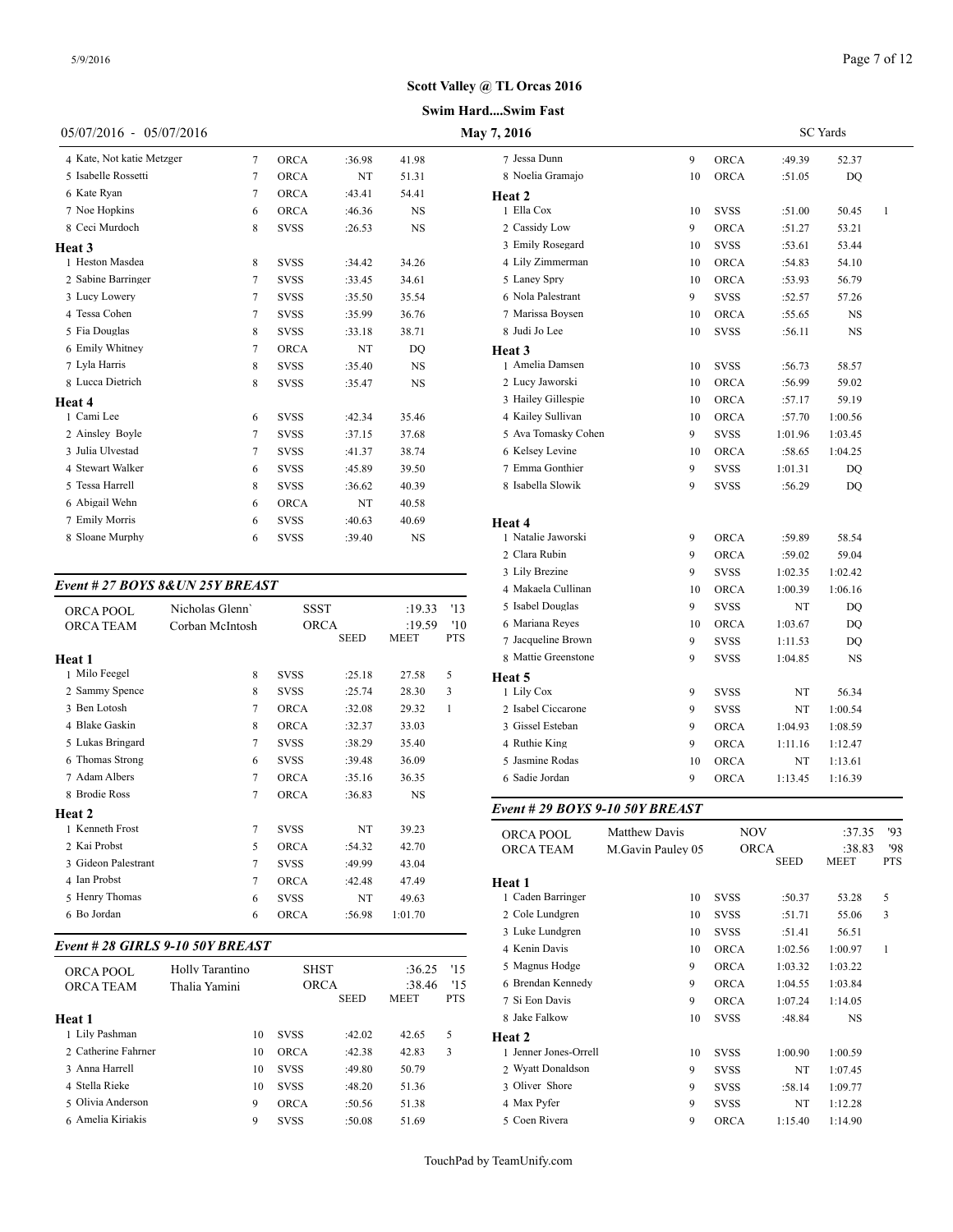#### **Swim Hard....Swim Fast**

| 6 Ethan Akram<br>7 David Bloom<br>Event #30 GIRLS 11-12 50Y BREAST | 10                           | 10 | <b>SVSS</b>                |                  |                  |              |                                                        |                   |
|--------------------------------------------------------------------|------------------------------|----|----------------------------|------------------|------------------|--------------|--------------------------------------------------------|-------------------|
|                                                                    |                              |    | <b>SVSS</b>                | 1:12.15<br>NT    | DO<br><b>NS</b>  |              | 2 Jamie Press<br>3 Natalie Dickens<br>4 Bella Kiriakis |                   |
|                                                                    |                              |    |                            |                  |                  |              | 5 Juliana McKenna                                      |                   |
| <b>ORCA POOL</b><br><b>ORCA TEAM</b>                               | Alvssa Lo<br>Nicolette Jasko |    | <b>SHST</b><br><b>ORCA</b> |                  | :32.98<br>:33.97 | '03<br>'13   | Event # 33 BOYS 13-14 50Y B                            |                   |
|                                                                    |                              |    |                            | <b>SEED</b>      | MEET             | PTS          | ORCA POOL                                              | Zack Glen         |
| Heat 1                                                             |                              |    |                            |                  |                  |              | <b>ORCA TEAM</b>                                       | <b>Bob Harris</b> |
| 1 Belle Grace                                                      | 12                           |    | <b>SVSS</b>                | :35.48           | 35.78            | 5            |                                                        |                   |
| 2 Thalia Yamini                                                    | 11                           |    | <b>ORCA</b>                | :40.00           | 38.94            | 3            | Heat 1                                                 |                   |
| 3 Ilea Walters<br>4 Gianna Ross                                    | 12                           |    | <b>SVSS</b>                | :41.74           | 42.62            | $\mathbf{1}$ | 1 Dwight Bellisimo                                     |                   |
| 5 Sabrina Falk                                                     | 12                           |    | <b>ORCA</b>                | :44.50           | 43.75            |              | 2 Danny Cribbin<br>3 Timothee Walters                  |                   |
| 6 Lilli Mishalko                                                   | 12                           |    | <b>ORCA</b>                | :44.02           | 44.77            |              | 4 Amadeus Colenbrander                                 |                   |
| 7 Sophia Smulewtiz                                                 | 11                           |    | <b>SVSS</b>                | :41.99           | 44.89            |              | 5 Christian Fenton                                     |                   |
| 8 Avery Emison                                                     | 11<br>12                     |    | <b>ORCA</b><br><b>SVSS</b> | :47.87           | 48.10            |              | 6 Joe Laurie                                           |                   |
|                                                                    |                              |    |                            | :41.90           | <b>NS</b>        |              |                                                        |                   |
| Heat 2<br>1 Adeline Turner                                         |                              |    |                            |                  |                  |              |                                                        |                   |
| 2 Cam Ford                                                         | 11<br>11                     |    | <b>SVSS</b><br><b>SVSS</b> | :42.33<br>:44.99 | 44.03<br>44.38   |              | Event # 34 GIRLS 15-18 50Y                             |                   |
| 3 Toby Petersen                                                    | 12                           |    | <b>SVSS</b>                | :45.51           | 45.60            |              |                                                        |                   |
| 4 Olivia Jarvie                                                    | 11                           |    | <b>SVSS</b>                | :44.42           | 45.76            |              | ORCA POOL                                              | Alessandra        |
| 5 Kirsi Ella Harris                                                | 11                           |    | <b>SVSS</b>                | :49.12           | 50.86            |              | <b>ORCA TEAM</b>                                       | Laura Hans        |
| 6 Megan Kennedy                                                    | 11                           |    | <b>ORCA</b>                | :51.37           | 51.96            |              | Heat 1                                                 |                   |
| 7 Jimena Gramajo                                                   | 12                           |    | <b>ORCA</b>                | :56.60           | 55.23            |              | 1 Sara Kennedy                                         |                   |
| 8 Pilar Diaz                                                       | 11                           |    | ORCA                       | 1:04.97          | 58.94            |              | 2 Abby Grace                                           |                   |
|                                                                    |                              |    |                            |                  |                  |              | 3 Rene Dickens                                         |                   |
| Heat <sub>3</sub>                                                  |                              |    |                            |                  |                  |              | 4 Katie Mayfield                                       |                   |
| 1 Kitty Stauffer                                                   | 11                           |    | <b>SVSS</b>                | :50.28           | 48.06            |              | EX Malia Levin                                         |                   |
| 2 Sadie Scholz                                                     | 12                           |    | <b>SVSS</b>                | :49.90           | 50.16            |              | 6 Lauren Lombardi                                      |                   |
| 3 Annadel Thomas                                                   | 11                           |    | <b>SVSS</b>                | :55.40           | 54.20            |              |                                                        |                   |
| 4 Paula Castillo Hi                                                | 11                           |    | <b>SVSS</b>                | :52.95           | 54.39            |              | Event # 35 BOYS 15-18 50Y B                            |                   |
| 5 Lily Hottenstein                                                 | 11                           |    | <b>SVSS</b>                | :51.92           | 56.38            |              | ORCA TEAM                                              | Nathan Pea        |
| Event # 31 BOYS 11-12 50Y BREAST                                   |                              |    |                            |                  |                  |              | ORCA POOL                                              | Nathan Pea        |

| <b>ORCA POOL</b><br><b>ORCA TEAM</b> | <b>Brad Hartwig</b><br>Alex Claiborne | <b>NOV</b><br><b>ORCA</b> | <b>SEED</b> | :33.04<br>:33.38<br><b>MEET</b> | '07<br>'07<br><b>PTS</b> | Heat 1<br>1 Nathan Peacock<br>2 Max Harrod |
|--------------------------------------|---------------------------------------|---------------------------|-------------|---------------------------------|--------------------------|--------------------------------------------|
| Heat 1                               |                                       |                           |             |                                 |                          | 3 Nate Gelbach                             |
| 1 Merrik Jasko                       | 11                                    | <b>ORCA</b>               | :37.70      | 38.25                           | 5                        |                                            |
| 2 Garrett Goldberg                   | 11                                    | <b>ORCA</b>               | :40.68      | 42.33                           | 3                        | Event #36 GIRI                             |
| 3 Jasper Hodge                       | 11                                    | <b>ORCA</b>               | :44.06      | 45.80                           |                          | <b>ORCA TEAM</b>                           |
| 4 Jack Spence                        | 11                                    | <b>SVSS</b>               | :43.53      | 46.14                           | 1                        | ORCA POOL                                  |
| 5 Joseph Ferrara                     | 12                                    | <b>ORCA</b>               | :41.80      | 46.52                           |                          |                                            |
| 6 Gus Burke                          | 11                                    | <b>SVSS</b>               | :45.30      | 47.67                           |                          | Heat 1                                     |
| 7 Luke Feegel                        | 12                                    | <b>SVSS</b>               | :46.26      | 47.75                           |                          | 1 Talia Hadar                              |
| 8 Andrew Kirz                        | 12                                    | <b>SVSS</b>               | :48.40      | 49.66                           |                          | 2 Makayla Boyser                           |
| Heat 2                               |                                       |                           |             |                                 |                          | 3 Lily Damsen                              |
| 1 Jee Davis                          | 11                                    | <b>ORCA</b>               | :47.34      | 46.39                           |                          | 4 Laurel Philp                             |
| 2 Billy Spry                         | 12                                    | <b>ORCA</b>               | :53.77      | 56.23                           |                          | 5 Natalie Stanford                         |
| 3 Elliot Gelbach                     | 12                                    | <b>SVSS</b>               | :49.69      | <b>NS</b>                       |                          | 6 Audrey Strong                            |
|                                      |                                       |                           |             |                                 |                          | 7 Sloane Carey                             |
|                                      | Event # 32 GIRLS 13-14 50Y BREAST     |                           |             |                                 |                          | 8 Brittney Blair                           |
| <b>ORCA POOL</b>                     | Nicolette Jasko                       | <b>ORCA</b>               |             | :31.19                          | '15                      | <b>Heat 2</b>                              |
| <b>ORCA TEAM</b>                     | Nicolette Jasko                       | <b>ORCA</b>               |             | :31.18                          | 15                       | 1 Elise Boyle                              |
|                                      |                                       |                           | <b>SEED</b> | <b>MEET</b>                     | <b>PTS</b>               | 2 Ouinn Hottenste                          |

14 ORCA NT 36.72 5

**Heat 1**

| 7, 2016           |    | <b>SC</b> Yards |        |           |    |  |  |  |  |
|-------------------|----|-----------------|--------|-----------|----|--|--|--|--|
| 2 Jamie Press     | 13 | <b>ORCA</b>     | :36.82 | 37.85     | -3 |  |  |  |  |
| 3 Natalie Dickens | 14 | ORCA            | :41.38 | 41.00     |    |  |  |  |  |
| 4 Bella Kiriakis  | 11 | <b>SVSS</b>     | :43.32 | 44.12     |    |  |  |  |  |
| 5 Juliana McKenna | 13 | ORCA            | :55.95 | <b>NS</b> |    |  |  |  |  |
|                   |    |                 |        |           |    |  |  |  |  |

#### *Event # 33 BOYS 13-14 50Y BREAST*

| ORCA POOL<br><b>ORCA TEAM</b> | Zack Glenn<br><b>Bob Harris</b> |    | <b>SSST</b><br><b>ORCA</b> | <b>SEED</b> | :30.50<br>:30.81<br><b>MEET</b> | '13<br>'03<br><b>PTS</b> |  |
|-------------------------------|---------------------------------|----|----------------------------|-------------|---------------------------------|--------------------------|--|
| Heat 1                        |                                 |    |                            |             |                                 |                          |  |
| 1 Dwight Bellisimo            |                                 | 14 | <b>SVSS</b>                | :34.95      | 35.73                           | 5                        |  |
| 2 Danny Cribbin               |                                 | 13 | ORCA                       | :41.15      | 37.71                           | 3                        |  |
| 3 Timothee Walters            |                                 | 14 | <b>SVSS</b>                | :39.58      | 38.92                           |                          |  |
| 4 Amadeus Colenbrander        |                                 | 14 | <b>ORCA</b>                | :47.89      | 49.46                           |                          |  |
| 5 Christian Fenton            |                                 | 13 | ORCA                       | 1:17.09     | 1:26.36                         |                          |  |
| 6 Joe Laurie                  |                                 | 13 | ORCA                       | :41.83      | NS                              |                          |  |
|                               |                                 |    |                            |             |                                 |                          |  |

# *Event # 34 GIRLS 15-18 50Y BREAST*

| ORCA POOL                     | Alessandra Lollini               | <b>SM</b>   |             | :31.76      | '04        |
|-------------------------------|----------------------------------|-------------|-------------|-------------|------------|
| <b>ORCA TEAM</b>              | Laura Hansen                     | <b>ORCA</b> |             | :31.76      | '80        |
|                               |                                  |             | <b>SEED</b> | <b>MEET</b> | <b>PTS</b> |
| Heat 1                        |                                  |             |             |             |            |
| 1 Sara Kennedy                | 14                               | <b>ORCA</b> | NT          | 39.87       | 5          |
| 2 Abby Grace                  | 11                               | <b>SVSS</b> | :41.82      | 41.58       | 3          |
| 3 Rene Dickens                | 15                               | <b>ORCA</b> | :41.50      | 41.82       | 1          |
| 4 Katie Mayfield              | 15                               | <b>ORCA</b> | :43.89      | 45.03       |            |
| EX Malia Levin                | 15                               | <b>ORCA</b> | NT          | 38.87       |            |
| 6 Lauren Lombardi             | 16                               | <b>SVSS</b> | NT          | DO          |            |
|                               | Event # 35 BOYS 15-18 50Y BREAST |             |             |             |            |
| <b>ORCA TEAM</b>              | Nathan Peacock                   | <b>ORCA</b> |             | :28.11      | '15        |
| ORCA POOL                     | Nathan Peacock                   | <b>ORCA</b> |             | :28.45      | 15         |
|                               |                                  |             | <b>SEED</b> | <b>MEET</b> | <b>PTS</b> |
| Heat 1                        |                                  |             |             |             |            |
| 1 Nathan Peacock              | 18                               | <b>ORCA</b> | NT          | 30.45       | 5          |
| 2 Max Harrod                  | 16                               | <b>ORCA</b> | NT          | 31.75       | 3          |
| 3 Nate Gelbach                | 17                               | <b>SVSS</b> | NT          | 34.00       | 1          |
| Event #36 GIRLS 8& UN 25Y FLY |                                  |             |             |             |            |
| <b>ORCA TEAM</b>              | Lindsay Arnold                   | <b>ORCA</b> |             | :16.66      | '88        |
| <b>ORCA POOL</b>              | Julia Whittlev                   | SHST        |             | :16.49      | '03        |
|                               |                                  |             | <b>SEED</b> | <b>MEET</b> | <b>PTS</b> |

| UNUA FUUL           | лина минису |   | <u> UIIU I</u> |             | .           | v.         |
|---------------------|-------------|---|----------------|-------------|-------------|------------|
|                     |             |   |                | <b>SEED</b> | <b>MEET</b> | <b>PTS</b> |
| <b>Heat 1</b>       |             |   |                |             |             |            |
| 1 Talia Hadar       |             | 8 | <b>ORCA</b>    | :19.35      | 18.67       | 5          |
| 2 Makayla Boysen    |             | 8 | <b>ORCA</b>    | :19.44      | 20.23       | 3          |
| 3 Lily Damsen       |             | 8 | <b>SVSS</b>    | :18.16      | 20.43       | 1          |
| 4 Laurel Philp      |             | 8 | <b>SVSS</b>    | :23.02      | 20.82       |            |
| 5 Natalie Stanford  |             | 8 | <b>SVSS</b>    | :20.63      | 22.97       |            |
| 6 Audrey Strong     |             | 8 | <b>SVSS</b>    | :22.99      | 24.36       |            |
| 7 Sloane Carey      |             | 8 | <b>ORCA</b>    | :23.90      | 24.78       |            |
| 8 Brittney Blair    |             | 7 | <b>ORCA</b>    | :25.16      | 25.94       |            |
| <b>Heat 2</b>       |             |   |                |             |             |            |
| 1 Elise Boyle       |             | 8 | <b>SVSS</b>    | NT          | 21.19       |            |
| 2 Ouinn Hottenstein |             | 8 | <b>SVSS</b>    | :24.29      | 22.97       |            |
| 3 Sasha Lilien      |             | 8 | <b>SVSS</b>    | :27.97      | 26.77       |            |
| 4 Lyla Harris       |             | 8 | <b>SVSS</b>    | :32.26      | 30.20       |            |
|                     |             |   |                |             |             |            |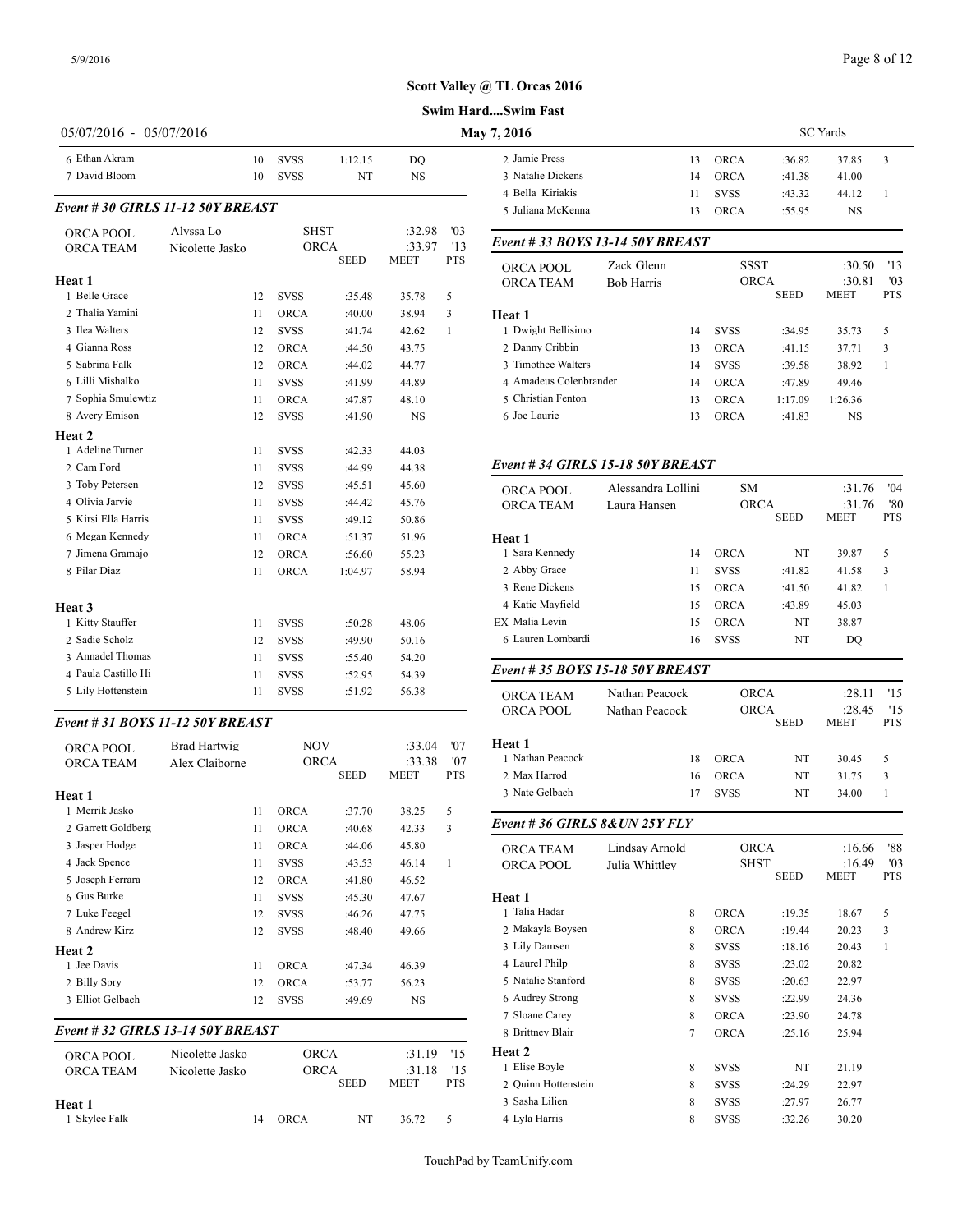**Swim Hard....Swim Fast**

# 05/07/2016 - 05/07/2016 **May**

| 5 Ainsley Boyle               | 7                    | <b>SVSS</b> | :26.62      | 30.25  |            | 1 Nicole Chong    |
|-------------------------------|----------------------|-------------|-------------|--------|------------|-------------------|
| 6 Lula Davis                  | 6                    | <b>SVSS</b> | :28.01      | 31.08  |            | 2 Olivia Hoover   |
| 7 Catherine Philp             | 6                    | <b>SVSS</b> | :51.02      | 49.62  |            | 3 Belle Grace     |
|                               |                      |             |             |        |            | 4 Kira Rodriguez  |
| Event # 37 BOYS 8& UN 25Y FLY |                      |             |             |        |            | 5 Olivia Jarvie   |
| <b>ORCA TEAM</b>              | Andre Ignoffo        |             | <b>ORCA</b> | :15.29 | '14        | 6 Malia Davis     |
| ORCA POOL                     | <b>Andrew Dutton</b> |             | <b>SHST</b> | :15.77 | '96        | 7 Bella Hare-Leiv |
|                               |                      |             | <b>SEED</b> | MEET   | <b>PTS</b> | 8 Adeline Johnsor |
| Heat 1                        |                      |             |             |        |            | Heat 2            |
| 1 Jackson Wright              | 8                    | ORCA        | :21.97      | 24.17  | 5          | 1 Kitty Stauffer  |
| 2 Asa Turner                  | 7                    | <b>SVSS</b> | :26.03      | 27.80  | 3          | 2 Greta Miller    |
| 3 Bo Jordan                   | 6                    | <b>ORCA</b> | :47.33      | 44.33  | 1          | 3 Ouinn Edington  |
| 4 Cole Lawson                 | 7                    | <b>SVSS</b> | NT          | DO.    |            | 4 Roselyn De Leo  |
| 5 Andrew Chong                | 8                    | <b>ORCA</b> | : 21.14     | DO.    |            |                   |

#### *Event # 38 GIRLS 9-10 50Y FLY*

|                     | Nicole Chong      | <b>ORCA</b> |             | :31.00                | '15               | UNUA TEAM         |
|---------------------|-------------------|-------------|-------------|-----------------------|-------------------|-------------------|
| <b>ORCA TEAM</b>    |                   |             |             |                       |                   | <b>ORCA POOL</b>  |
| <b>ORCA POOL</b>    | Catherine Watrous | <b>SSST</b> | <b>SEED</b> | :29.87<br><b>MEET</b> | '15<br><b>PTS</b> | Heat 1            |
| Heat 1              |                   |             |             |                       |                   | 1 Daniel Hadar    |
| 1 Skyler Barnes     | 10                | <b>SVSS</b> | :37.24      | 37.30                 | 5                 | 2 Cole Stanford   |
| 2 Talia Solomon     | 10                | <b>ORCA</b> | :38.39      | 38.79                 | 3                 | 3 Jee Davis       |
| 3 Marissa Boysen    | 10                | <b>ORCA</b> | :45.89      | 41.94                 | $\mathbf{1}$      | 4 Joseph Ferrara  |
| 4 Eliza Harlow      | 9                 | <b>SVSS</b> | :41.58      | 42.20                 |                   | 5 Daniel Kaukone  |
| 5 Claire Lawson     | 9                 | <b>SVSS</b> | :42.68      | 43.77                 |                   | 6 Elliot Gelbach  |
| 6 Kaylee Cheu       | 10                | <b>ORCA</b> | :45.49      | 44.52                 |                   |                   |
| 7 Lucy Jaworski     | 10                | <b>ORCA</b> | :44.92      | 44.70                 |                   | Event #42 GIRI    |
| 8 Amelia Damsen     | 10                | <b>SVSS</b> | :48.75      | 50.12                 |                   | ORCA TEAM         |
| Heat 2              |                   |             |             |                       |                   | <b>ORCA POOL</b>  |
| 1 Judi Jo Lee       | 10                | <b>SVSS</b> | :55.24      | 50.49                 |                   |                   |
| 2 Hannah Levine     | 9                 | <b>ORCA</b> | :51.64      | 52.55                 |                   | Heat 1            |
| 3 Carolina Caldwell | 10                | <b>ORCA</b> | :51.16      | 52.74                 |                   | 1 Kathryn Arindu  |
| 4 Ava Tomasky Cohen | 9                 | <b>SVSS</b> | :53.49      | 57.14                 |                   | 2 Natalie Dickens |
| 5 Ava Burke         | 9                 | <b>SVSS</b> | :51.46      | 57.42                 |                   | 3 Ariana Greenber |
| 6 Jane Ryan         | 10                | <b>ORCA</b> | :58.04      | <b>NS</b>             |                   | 4 Yeymi Canche    |
| Heat 3              |                   |             |             |                       |                   | 5 Brianna Zavagli |
| 1 Hayden Goldberg   | 9                 | <b>ORCA</b> | :59.88      | 56.39                 |                   |                   |
| 2 Kelsev Levine     | 10                | <b>ORCA</b> | NT          | 59.96                 |                   | Event #43 BOY     |
| 3 Clara Rubin       | 9                 | <b>ORCA</b> | NT          | <b>NS</b>             |                   | <b>ORCA TEAM</b>  |

#### *Event # 39 BOYS 9-10 50Y FLY*

| <b>ORCA TEAM</b><br>ORCA POOL | Jonah Albers<br>Jonah Albers |    | <b>ORCA</b><br><b>ORCA</b> |             | :29.71<br>:30.59 | 12<br>'12  | Heat 1<br>1 Jonah Albers |
|-------------------------------|------------------------------|----|----------------------------|-------------|------------------|------------|--------------------------|
|                               |                              |    |                            | <b>SEED</b> | <b>MEET</b>      | <b>PTS</b> | 2 Boden Davis            |
| Heat 1                        |                              |    |                            |             |                  |            | 3 Timothee Walter        |
| 1 Andre Ignoffo               |                              | 10 | <b>ORCA</b>                | :31.82      | 31.57            | 5          | 4 Cole Ford              |
| 2 Nicholas Arinduque          |                              | 9  | <b>ORCA</b>                | :39.81      | 38.73            | 3          | 5 Amadeus Colen          |
| 3 Nathaniel Johnson           |                              | 9  | <b>SVSS</b>                | :44.83      | 44.80            |            | 6 Cedric Hall            |
| 4 Max Cohen                   |                              | 9  | <b>SVSS</b>                | 1:04.54     | 1:03.83          |            |                          |
| 5 Henry Sowers                |                              | 9  | <b>ORCA</b>                | 1:02.37     | 1:08.17          |            | Event #44 GIRI           |
| 6 Jaspre Suen                 |                              | 10 | <b>ORCA</b>                | NT          | DO               |            | <b>ORCA TEAM</b>         |
| Event #40 GIRLS 11-12 50Y FLY |                              |    |                            |             |                  |            | ORCA POOL                |

| <b>ORCA TEAM</b> | Emma Keith-Brown  | ORCA        | $:29.17$ '15 | Heat 1         |
|------------------|-------------------|-------------|--------------|----------------|
| ORCA POOL        | Lindsay Masterson | TPC -       | :28.68 '91   | 1 Emma Roggenk |
|                  |                   | <b>SEED</b> | PTS.<br>MEET | 2 Maya Carter  |

| <b>SC</b> Yards |        |           |   |  |  |  |  |
|-----------------|--------|-----------|---|--|--|--|--|
| <b>ORCA</b>     | :31.07 | 31.47     | 5 |  |  |  |  |
| <b>ORCA</b>     | :33.73 | 33.38     | 3 |  |  |  |  |
| <b>SVSS</b>     | :33.53 | 33.43     | 1 |  |  |  |  |
| <b>ORCA</b>     | :33.86 | 34.30     |   |  |  |  |  |
| <b>SVSS</b>     | :34.48 | 35.99     |   |  |  |  |  |
| <b>ORCA</b>     | :35.37 | 37.04     |   |  |  |  |  |
| <b>SVSS</b>     | :35.14 | 37.75     |   |  |  |  |  |
| <b>SVSS</b>     | :41.19 | 41.45     |   |  |  |  |  |
|                 |        |           |   |  |  |  |  |
| <b>SVSS</b>     | :43.15 | 39.77     |   |  |  |  |  |
| <b>SVSS</b>     | :43.67 | 42.14     |   |  |  |  |  |
| <b>SVSS</b>     | :43.47 | 44.50     |   |  |  |  |  |
| <b>ORCA</b>     | :50.98 | <b>NS</b> |   |  |  |  |  |
|                 |        |           |   |  |  |  |  |

#### *Event # 41 BOYS 11-12 50Y FLY*

| <b>ORCA TEAM</b>  | Jonah Albers |    | <b>ORCA</b> | '14<br>:27.41 |                       |                   |
|-------------------|--------------|----|-------------|---------------|-----------------------|-------------------|
| ORCA POOL         | Jonah Albers |    | <b>ORCA</b> | <b>SEED</b>   | :28.26<br><b>MEET</b> | '14<br><b>PTS</b> |
| <b>Heat 1</b>     |              |    |             |               |                       |                   |
| 1 Daniel Hadar    |              | 11 | <b>ORCA</b> | :32.09        | 31.69                 | 5                 |
| 2 Cole Stanford   |              | 11 | <b>SVSS</b> | :34.20        | 35.13                 | 3                 |
| 3 Jee Davis       |              | 11 | <b>ORCA</b> | :40.24        | 40.62                 |                   |
| 4 Joseph Ferrara  |              | 12 | <b>ORCA</b> | :37.29        | 41.58                 |                   |
| 5 Daniel Kaukonen |              | 11 | <b>SVSS</b> | :43.64        | 44.40                 |                   |
| 6 Elliot Gelbach  |              | 12 | <b>SVSS</b> | NT            | NS                    |                   |
|                   |              |    |             |               |                       |                   |

#### *Event # 42 GIRLS 13-14 50Y FLY*

| <b>ORCA TEAM</b><br>ORCA POOL | Nicolette Jasko<br>Nicolette Jasko |             | ORCA<br><b>ORCA</b><br><b>SEED</b> | :26.47<br>:27.26<br><b>MEET</b> | 15<br>15<br><b>PTS</b> |
|-------------------------------|------------------------------------|-------------|------------------------------------|---------------------------------|------------------------|
| Heat 1                        |                                    |             |                                    |                                 |                        |
| 1 Kathryn Arinduque           | 13                                 | ORCA        | :32.90                             | 33.09                           | 5                      |
| 2 Natalie Dickens             | 14                                 | ORCA        | :34.39                             | 34.18                           | 3                      |
| 3 Ariana Greenberg            | 11                                 | <b>SVSS</b> | :38.70                             | 37.55                           |                        |
| 4 Yeymi Canche                | 13                                 | ORCA        | :38.54                             | 38.83                           |                        |
| 5 Brianna Zavaglia            | 13                                 | <b>ORCA</b> | :40.79                             | NS.                             |                        |
|                               |                                    |             |                                    |                                 |                        |

## *Event # 43 BOYS 13-14 50Y FLY*

| <b>ORCA TEAM</b><br>ORCA POOL  | Zach Kent<br>RJ Revnolds |    | <b>ORCA</b><br>MW | <b>SEED</b> | :25.77<br>:25.24<br><b>MEET</b> | '12<br>'11<br><b>PTS</b> |
|--------------------------------|--------------------------|----|-------------------|-------------|---------------------------------|--------------------------|
| Heat 1                         |                          |    |                   |             |                                 |                          |
| 1 Jonah Albers                 |                          | 14 | <b>ORCA</b>       | :27.81      | 28.04                           | 5                        |
| 2 Boden Davis                  |                          | 13 | <b>ORCA</b>       | :33.25      | 32.43                           | 3                        |
| 3 Timothee Walters             |                          | 14 | <b>SVSS</b>       | :32.00      | 32.71                           | 1                        |
| 4 Cole Ford                    |                          | 14 | <b>SVSS</b>       | :33.15      | 33.06                           |                          |
| 5 Amadeus Colenbrander         |                          | 14 | <b>ORCA</b>       | :42.79      | DO                              |                          |
| 6 Cedric Hall                  |                          | 13 | <b>ORCA</b>       | NT          | NS                              |                          |
| Event # 44 GIRLS 15-18 50Y FLY |                          |    |                   |             |                                 |                          |
| <b>ORCA TEAM</b>               | Tai Hallstein            |    | <b>ORCA</b>       |             | :26.35                          | '12                      |
| ORCA POOL                      | Tai Hallstein            |    | <b>ORCA</b>       |             | :27.56                          | '12                      |

| <b>UNUA FUUL</b>  | таг гтанусні |    | $\sqrt{11/11}$ |             | $-1.00$     | $\overline{1}$ |  |
|-------------------|--------------|----|----------------|-------------|-------------|----------------|--|
|                   |              |    |                | <b>SEED</b> | <b>MEET</b> | PTS            |  |
| Heat 1            |              |    |                |             |             |                |  |
| 1 Emma Roggenkamp |              | 16 | <b>ORCA</b>    | NT          | 31 49       |                |  |
| 2 Maya Carter     |              | 16 | <b>ORCA</b>    | NT          | 34.14       |                |  |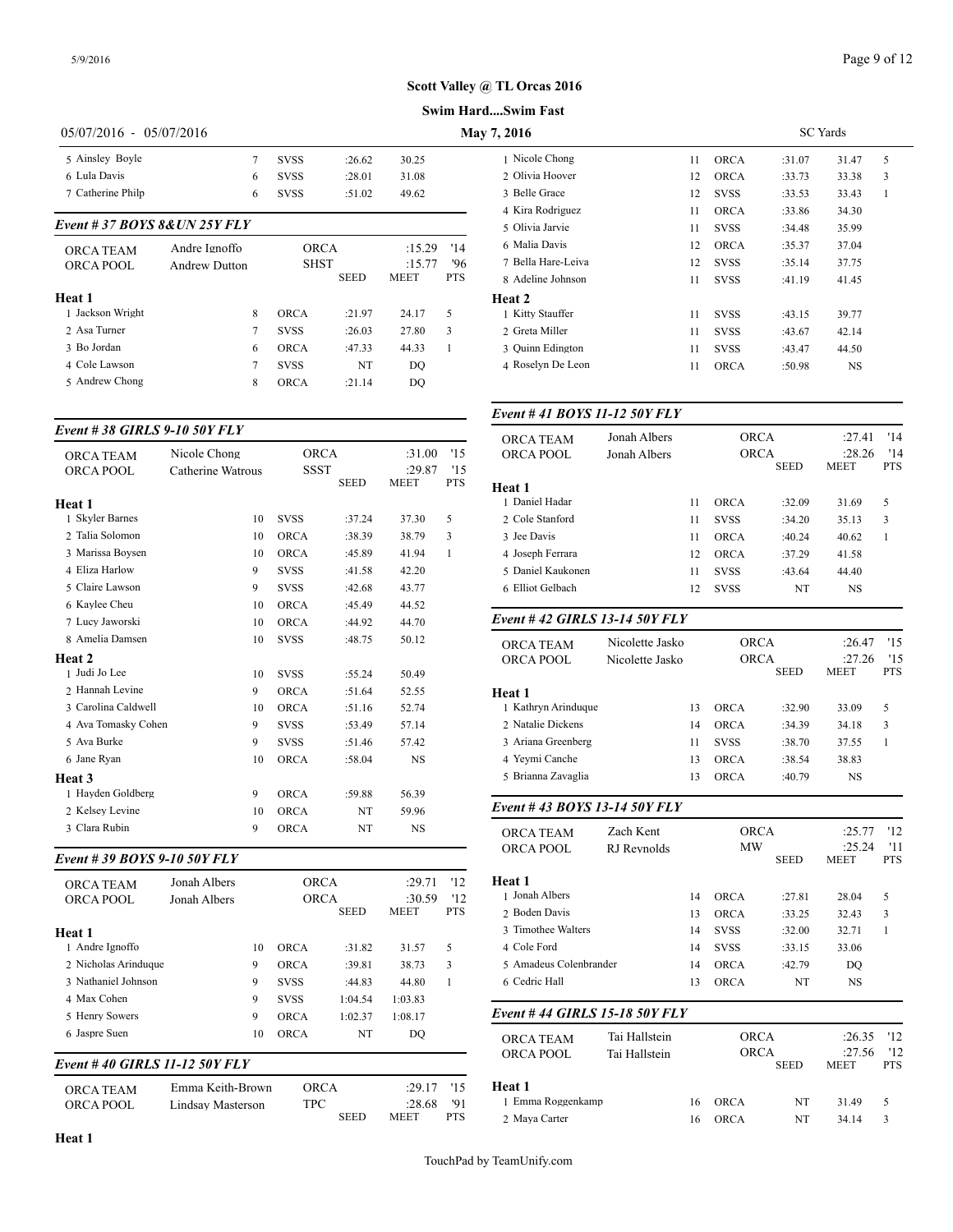| 05/07/2016 - 05/07/2016<br>May 7, 2016<br>3 Rene Dickens<br>15<br>ORCA<br>:35.69<br>36.15<br>ORCA TEAM<br>4 Estefany Gramajo<br>ORCA POOL<br><b>ORCA</b><br>36.38<br>17<br>:34.85<br>5 Kylie Bradley<br>15<br><b>ORCA</b><br>NT<br>37.18<br>Heat 1<br>6 Abby Grace<br>11<br><b>SVSS</b><br>:42.93<br>42.31<br>1<br>1 Nicholas Arinduque<br>Event #45 BOYS 15-18 50Y FLY<br>2 Sebastian Vaughan<br>3 Caden Barringer<br>RJ Williams<br><b>ORCA</b><br>:22.83<br>'15<br>ORCA TEAM<br>4 Cole Lundgren<br>ORCA<br>'15<br>:23.51<br>ORCA POOL<br>RJ Williams<br>5 Henry Bringard<br><b>SEED</b><br><b>PTS</b><br>MEET<br>6 Jack Lamirand<br>Heat 1<br>7 Ian Mooney<br>1 Nathan Peacock<br>18<br><b>ORCA</b><br>NT<br>25.55<br>5<br>2 Nate Gelbach<br>17<br><b>SVSS</b><br>29.62<br>NT<br>3<br>Event # 50 GIRLS 11-12 1001<br>3 Jacob Meshel<br>16<br>ORCA<br>NT<br>31.19<br>1<br>ORCA TEAM<br>Event #46 GIRLS 8& UN 100Y I.M.<br>ORCA POOL<br>Reese Burr<br>Shannon Ferriter<br>ORCA<br>1:26.79<br>'76<br>ORCA TEAM<br><b>Heat 1</b><br><b>SHST</b><br>'03<br>1:29.23<br><b>ORCA POOL</b><br>Natalie Focha<br>1 Nicole Chong<br><b>PTS</b><br>SEED<br>MEET<br>2 Belle Grace<br>Heat 1<br>3 Kira Rodriguez<br>1 Natalie Stanford<br>8<br><b>SVSS</b><br>1:48.95<br>1:46.57<br>5<br>4 Ilea Walters<br>2 Talia Hadar<br><b>ORCA</b><br>3<br>8<br>1:44.29<br>1:46.81<br>5 Sabrina Falk<br>3 Makayla Boysen<br>8<br>$\mathbf{1}$<br>ORCA<br>1:52.43<br>1:46.84<br>6 Lia Pletcher<br>4 Claire Beneda<br>8<br><b>SVSS</b><br>1:45.22<br>1:47.24<br>7 Sophia Smulewtiz<br>5 Audrey Strong<br>8<br><b>SVSS</b><br>1:48.67<br>1:49.70<br>6 Elise Boyle<br>8<br><b>SVSS</b><br>1:54.92<br>1:57.61<br>Heat 2<br>1 Quinn Edington<br>Heat 2<br>2 Caitlyn Harrell<br>1 Katherine Orlesky<br>7<br><b>SVSS</b><br>2:16.24<br>2:08.75<br>3 Adeline Johnson<br>2 Lyla Harris<br>8<br><b>SVSS</b><br>2:32.95<br>2:27.00<br>3 Harper Buck<br>7<br><b>SVSS</b><br>NS<br>2:37.48<br>Event # 51 BOYS 11-12 100Y<br>Event #47 BOYS 8&UN 100Y I.M.<br>Jonah Albe<br>ORCA TEAM<br>ORCA POOL<br>Nathan Lui<br>Randy Cline<br><b>ORCA</b><br>'90<br>1:24.80<br>ORCA TEAM<br><b>TPC</b><br>'82<br>1:24.80<br>ORCA POOL<br>Jamie Burns<br><b>PTS</b><br>SEED<br>MEET<br><b>Heat 1</b><br>1 Daniel Hadar<br>Heat 1<br>2 Garrett Goldberg<br>1 Bradley Stanford<br><b>SVSS</b><br>5<br>8<br>1:51.95<br>1:59.94<br>3 Cole Stanford<br>2 Blake Gaskin<br>8<br>3<br>ORCA<br>2:32.01<br>2:16.87<br>4 Jee Davis<br>Event #48 GIRLS 9-10 100Y I.M.<br>5 Luke Feegel<br>6 Gus Burke<br>Emma Keith-Brown<br><b>ORCA</b><br>1:13.42<br>'14<br>ORCA TEAM<br>Heat 2<br>'78<br><b>TPC</b><br>1:13.09<br>ORCA POOL<br>S Miller<br>1 Daniel Kaukonen<br>SEED<br>MEET<br><b>PTS</b><br>2 Jackson Buck<br>Heat 1<br>3 Elliot Gelbach<br>1 Sara Morris<br>10<br><b>SVSS</b><br>1:21.62<br>1:21.57<br>5<br>2 Skyler Barnes<br>3<br>10<br><b>SVSS</b><br>1:25.48<br>1:24.63<br>Event # 52 GIRLS 13-14 1001<br>3 Lily Pashman<br>10<br>SVSS<br>1:31.31<br>1:27.86<br>4 Talia Solomon<br>Sophie Ke<br>10<br><b>ORCA</b><br>1:24.72<br>1:28.90<br>$\mathbf{1}$<br>ORCA TEAM<br>5 Marissa Boysen<br>10<br>ORCA<br>1:42.55<br>1:38.15<br>ORCA POOL<br>6 Eliza Harlow<br>9<br><b>SVSS</b><br>1:33.65<br>1:38.84<br>Heat 1<br>7 Jessa Dunn<br>9<br>ORCA<br>1:47.97<br>1:52.49<br>1 Skylee Falk<br>Heat 2<br>2 Kathryn Arinduque<br>1 Claire Lawson<br>9<br>SVSS<br>1:34.91<br>1:34.54<br>3 Jamie Press<br>2 Amelia Kiriakis<br>9<br>SVSS<br>1:35.16<br>1:34.80<br>4 Ariana Greenberg<br>3 Judi Jo Lee<br>1:48.39<br>10<br><b>SVSS</b><br>1:51.28<br>5 Bella Kiriakis<br>4 Jessie Gazzola<br>SVSS<br>10<br>NT<br>DQ |  |  |  | Swim HardSwim Fast |            |
|-----------------------------------------------------------------------------------------------------------------------------------------------------------------------------------------------------------------------------------------------------------------------------------------------------------------------------------------------------------------------------------------------------------------------------------------------------------------------------------------------------------------------------------------------------------------------------------------------------------------------------------------------------------------------------------------------------------------------------------------------------------------------------------------------------------------------------------------------------------------------------------------------------------------------------------------------------------------------------------------------------------------------------------------------------------------------------------------------------------------------------------------------------------------------------------------------------------------------------------------------------------------------------------------------------------------------------------------------------------------------------------------------------------------------------------------------------------------------------------------------------------------------------------------------------------------------------------------------------------------------------------------------------------------------------------------------------------------------------------------------------------------------------------------------------------------------------------------------------------------------------------------------------------------------------------------------------------------------------------------------------------------------------------------------------------------------------------------------------------------------------------------------------------------------------------------------------------------------------------------------------------------------------------------------------------------------------------------------------------------------------------------------------------------------------------------------------------------------------------------------------------------------------------------------------------------------------------------------------------------------------------------------------------------------------------------------------------------------------------------------------------------------------------------------------------------------------------------------------------------------------------------------------------------------------------------------------------------------------------------------------------------------------------------------------------------------------------------------------------------------------------------------------------------------------------------------------------------------------------------------------------------------------------------------------------------------------------------------------------------------------------------------------------------------------------------------------------------------------------------------------------------------------------------------------------------------------------------------------------------------------------------------------|--|--|--|--------------------|------------|
|                                                                                                                                                                                                                                                                                                                                                                                                                                                                                                                                                                                                                                                                                                                                                                                                                                                                                                                                                                                                                                                                                                                                                                                                                                                                                                                                                                                                                                                                                                                                                                                                                                                                                                                                                                                                                                                                                                                                                                                                                                                                                                                                                                                                                                                                                                                                                                                                                                                                                                                                                                                                                                                                                                                                                                                                                                                                                                                                                                                                                                                                                                                                                                                                                                                                                                                                                                                                                                                                                                                                                                                                                                                     |  |  |  |                    |            |
|                                                                                                                                                                                                                                                                                                                                                                                                                                                                                                                                                                                                                                                                                                                                                                                                                                                                                                                                                                                                                                                                                                                                                                                                                                                                                                                                                                                                                                                                                                                                                                                                                                                                                                                                                                                                                                                                                                                                                                                                                                                                                                                                                                                                                                                                                                                                                                                                                                                                                                                                                                                                                                                                                                                                                                                                                                                                                                                                                                                                                                                                                                                                                                                                                                                                                                                                                                                                                                                                                                                                                                                                                                                     |  |  |  |                    | Daniel Hao |
|                                                                                                                                                                                                                                                                                                                                                                                                                                                                                                                                                                                                                                                                                                                                                                                                                                                                                                                                                                                                                                                                                                                                                                                                                                                                                                                                                                                                                                                                                                                                                                                                                                                                                                                                                                                                                                                                                                                                                                                                                                                                                                                                                                                                                                                                                                                                                                                                                                                                                                                                                                                                                                                                                                                                                                                                                                                                                                                                                                                                                                                                                                                                                                                                                                                                                                                                                                                                                                                                                                                                                                                                                                                     |  |  |  |                    | Peter Wick |
|                                                                                                                                                                                                                                                                                                                                                                                                                                                                                                                                                                                                                                                                                                                                                                                                                                                                                                                                                                                                                                                                                                                                                                                                                                                                                                                                                                                                                                                                                                                                                                                                                                                                                                                                                                                                                                                                                                                                                                                                                                                                                                                                                                                                                                                                                                                                                                                                                                                                                                                                                                                                                                                                                                                                                                                                                                                                                                                                                                                                                                                                                                                                                                                                                                                                                                                                                                                                                                                                                                                                                                                                                                                     |  |  |  |                    |            |
|                                                                                                                                                                                                                                                                                                                                                                                                                                                                                                                                                                                                                                                                                                                                                                                                                                                                                                                                                                                                                                                                                                                                                                                                                                                                                                                                                                                                                                                                                                                                                                                                                                                                                                                                                                                                                                                                                                                                                                                                                                                                                                                                                                                                                                                                                                                                                                                                                                                                                                                                                                                                                                                                                                                                                                                                                                                                                                                                                                                                                                                                                                                                                                                                                                                                                                                                                                                                                                                                                                                                                                                                                                                     |  |  |  |                    |            |
|                                                                                                                                                                                                                                                                                                                                                                                                                                                                                                                                                                                                                                                                                                                                                                                                                                                                                                                                                                                                                                                                                                                                                                                                                                                                                                                                                                                                                                                                                                                                                                                                                                                                                                                                                                                                                                                                                                                                                                                                                                                                                                                                                                                                                                                                                                                                                                                                                                                                                                                                                                                                                                                                                                                                                                                                                                                                                                                                                                                                                                                                                                                                                                                                                                                                                                                                                                                                                                                                                                                                                                                                                                                     |  |  |  |                    |            |
|                                                                                                                                                                                                                                                                                                                                                                                                                                                                                                                                                                                                                                                                                                                                                                                                                                                                                                                                                                                                                                                                                                                                                                                                                                                                                                                                                                                                                                                                                                                                                                                                                                                                                                                                                                                                                                                                                                                                                                                                                                                                                                                                                                                                                                                                                                                                                                                                                                                                                                                                                                                                                                                                                                                                                                                                                                                                                                                                                                                                                                                                                                                                                                                                                                                                                                                                                                                                                                                                                                                                                                                                                                                     |  |  |  |                    |            |
|                                                                                                                                                                                                                                                                                                                                                                                                                                                                                                                                                                                                                                                                                                                                                                                                                                                                                                                                                                                                                                                                                                                                                                                                                                                                                                                                                                                                                                                                                                                                                                                                                                                                                                                                                                                                                                                                                                                                                                                                                                                                                                                                                                                                                                                                                                                                                                                                                                                                                                                                                                                                                                                                                                                                                                                                                                                                                                                                                                                                                                                                                                                                                                                                                                                                                                                                                                                                                                                                                                                                                                                                                                                     |  |  |  |                    |            |
|                                                                                                                                                                                                                                                                                                                                                                                                                                                                                                                                                                                                                                                                                                                                                                                                                                                                                                                                                                                                                                                                                                                                                                                                                                                                                                                                                                                                                                                                                                                                                                                                                                                                                                                                                                                                                                                                                                                                                                                                                                                                                                                                                                                                                                                                                                                                                                                                                                                                                                                                                                                                                                                                                                                                                                                                                                                                                                                                                                                                                                                                                                                                                                                                                                                                                                                                                                                                                                                                                                                                                                                                                                                     |  |  |  |                    |            |
|                                                                                                                                                                                                                                                                                                                                                                                                                                                                                                                                                                                                                                                                                                                                                                                                                                                                                                                                                                                                                                                                                                                                                                                                                                                                                                                                                                                                                                                                                                                                                                                                                                                                                                                                                                                                                                                                                                                                                                                                                                                                                                                                                                                                                                                                                                                                                                                                                                                                                                                                                                                                                                                                                                                                                                                                                                                                                                                                                                                                                                                                                                                                                                                                                                                                                                                                                                                                                                                                                                                                                                                                                                                     |  |  |  |                    |            |
|                                                                                                                                                                                                                                                                                                                                                                                                                                                                                                                                                                                                                                                                                                                                                                                                                                                                                                                                                                                                                                                                                                                                                                                                                                                                                                                                                                                                                                                                                                                                                                                                                                                                                                                                                                                                                                                                                                                                                                                                                                                                                                                                                                                                                                                                                                                                                                                                                                                                                                                                                                                                                                                                                                                                                                                                                                                                                                                                                                                                                                                                                                                                                                                                                                                                                                                                                                                                                                                                                                                                                                                                                                                     |  |  |  |                    |            |
|                                                                                                                                                                                                                                                                                                                                                                                                                                                                                                                                                                                                                                                                                                                                                                                                                                                                                                                                                                                                                                                                                                                                                                                                                                                                                                                                                                                                                                                                                                                                                                                                                                                                                                                                                                                                                                                                                                                                                                                                                                                                                                                                                                                                                                                                                                                                                                                                                                                                                                                                                                                                                                                                                                                                                                                                                                                                                                                                                                                                                                                                                                                                                                                                                                                                                                                                                                                                                                                                                                                                                                                                                                                     |  |  |  |                    |            |
|                                                                                                                                                                                                                                                                                                                                                                                                                                                                                                                                                                                                                                                                                                                                                                                                                                                                                                                                                                                                                                                                                                                                                                                                                                                                                                                                                                                                                                                                                                                                                                                                                                                                                                                                                                                                                                                                                                                                                                                                                                                                                                                                                                                                                                                                                                                                                                                                                                                                                                                                                                                                                                                                                                                                                                                                                                                                                                                                                                                                                                                                                                                                                                                                                                                                                                                                                                                                                                                                                                                                                                                                                                                     |  |  |  |                    |            |
|                                                                                                                                                                                                                                                                                                                                                                                                                                                                                                                                                                                                                                                                                                                                                                                                                                                                                                                                                                                                                                                                                                                                                                                                                                                                                                                                                                                                                                                                                                                                                                                                                                                                                                                                                                                                                                                                                                                                                                                                                                                                                                                                                                                                                                                                                                                                                                                                                                                                                                                                                                                                                                                                                                                                                                                                                                                                                                                                                                                                                                                                                                                                                                                                                                                                                                                                                                                                                                                                                                                                                                                                                                                     |  |  |  |                    | Madeline S |
|                                                                                                                                                                                                                                                                                                                                                                                                                                                                                                                                                                                                                                                                                                                                                                                                                                                                                                                                                                                                                                                                                                                                                                                                                                                                                                                                                                                                                                                                                                                                                                                                                                                                                                                                                                                                                                                                                                                                                                                                                                                                                                                                                                                                                                                                                                                                                                                                                                                                                                                                                                                                                                                                                                                                                                                                                                                                                                                                                                                                                                                                                                                                                                                                                                                                                                                                                                                                                                                                                                                                                                                                                                                     |  |  |  |                    |            |
|                                                                                                                                                                                                                                                                                                                                                                                                                                                                                                                                                                                                                                                                                                                                                                                                                                                                                                                                                                                                                                                                                                                                                                                                                                                                                                                                                                                                                                                                                                                                                                                                                                                                                                                                                                                                                                                                                                                                                                                                                                                                                                                                                                                                                                                                                                                                                                                                                                                                                                                                                                                                                                                                                                                                                                                                                                                                                                                                                                                                                                                                                                                                                                                                                                                                                                                                                                                                                                                                                                                                                                                                                                                     |  |  |  |                    |            |
|                                                                                                                                                                                                                                                                                                                                                                                                                                                                                                                                                                                                                                                                                                                                                                                                                                                                                                                                                                                                                                                                                                                                                                                                                                                                                                                                                                                                                                                                                                                                                                                                                                                                                                                                                                                                                                                                                                                                                                                                                                                                                                                                                                                                                                                                                                                                                                                                                                                                                                                                                                                                                                                                                                                                                                                                                                                                                                                                                                                                                                                                                                                                                                                                                                                                                                                                                                                                                                                                                                                                                                                                                                                     |  |  |  |                    |            |
|                                                                                                                                                                                                                                                                                                                                                                                                                                                                                                                                                                                                                                                                                                                                                                                                                                                                                                                                                                                                                                                                                                                                                                                                                                                                                                                                                                                                                                                                                                                                                                                                                                                                                                                                                                                                                                                                                                                                                                                                                                                                                                                                                                                                                                                                                                                                                                                                                                                                                                                                                                                                                                                                                                                                                                                                                                                                                                                                                                                                                                                                                                                                                                                                                                                                                                                                                                                                                                                                                                                                                                                                                                                     |  |  |  |                    |            |
|                                                                                                                                                                                                                                                                                                                                                                                                                                                                                                                                                                                                                                                                                                                                                                                                                                                                                                                                                                                                                                                                                                                                                                                                                                                                                                                                                                                                                                                                                                                                                                                                                                                                                                                                                                                                                                                                                                                                                                                                                                                                                                                                                                                                                                                                                                                                                                                                                                                                                                                                                                                                                                                                                                                                                                                                                                                                                                                                                                                                                                                                                                                                                                                                                                                                                                                                                                                                                                                                                                                                                                                                                                                     |  |  |  |                    |            |
|                                                                                                                                                                                                                                                                                                                                                                                                                                                                                                                                                                                                                                                                                                                                                                                                                                                                                                                                                                                                                                                                                                                                                                                                                                                                                                                                                                                                                                                                                                                                                                                                                                                                                                                                                                                                                                                                                                                                                                                                                                                                                                                                                                                                                                                                                                                                                                                                                                                                                                                                                                                                                                                                                                                                                                                                                                                                                                                                                                                                                                                                                                                                                                                                                                                                                                                                                                                                                                                                                                                                                                                                                                                     |  |  |  |                    |            |
|                                                                                                                                                                                                                                                                                                                                                                                                                                                                                                                                                                                                                                                                                                                                                                                                                                                                                                                                                                                                                                                                                                                                                                                                                                                                                                                                                                                                                                                                                                                                                                                                                                                                                                                                                                                                                                                                                                                                                                                                                                                                                                                                                                                                                                                                                                                                                                                                                                                                                                                                                                                                                                                                                                                                                                                                                                                                                                                                                                                                                                                                                                                                                                                                                                                                                                                                                                                                                                                                                                                                                                                                                                                     |  |  |  |                    |            |
|                                                                                                                                                                                                                                                                                                                                                                                                                                                                                                                                                                                                                                                                                                                                                                                                                                                                                                                                                                                                                                                                                                                                                                                                                                                                                                                                                                                                                                                                                                                                                                                                                                                                                                                                                                                                                                                                                                                                                                                                                                                                                                                                                                                                                                                                                                                                                                                                                                                                                                                                                                                                                                                                                                                                                                                                                                                                                                                                                                                                                                                                                                                                                                                                                                                                                                                                                                                                                                                                                                                                                                                                                                                     |  |  |  |                    |            |
|                                                                                                                                                                                                                                                                                                                                                                                                                                                                                                                                                                                                                                                                                                                                                                                                                                                                                                                                                                                                                                                                                                                                                                                                                                                                                                                                                                                                                                                                                                                                                                                                                                                                                                                                                                                                                                                                                                                                                                                                                                                                                                                                                                                                                                                                                                                                                                                                                                                                                                                                                                                                                                                                                                                                                                                                                                                                                                                                                                                                                                                                                                                                                                                                                                                                                                                                                                                                                                                                                                                                                                                                                                                     |  |  |  |                    |            |
|                                                                                                                                                                                                                                                                                                                                                                                                                                                                                                                                                                                                                                                                                                                                                                                                                                                                                                                                                                                                                                                                                                                                                                                                                                                                                                                                                                                                                                                                                                                                                                                                                                                                                                                                                                                                                                                                                                                                                                                                                                                                                                                                                                                                                                                                                                                                                                                                                                                                                                                                                                                                                                                                                                                                                                                                                                                                                                                                                                                                                                                                                                                                                                                                                                                                                                                                                                                                                                                                                                                                                                                                                                                     |  |  |  |                    |            |
|                                                                                                                                                                                                                                                                                                                                                                                                                                                                                                                                                                                                                                                                                                                                                                                                                                                                                                                                                                                                                                                                                                                                                                                                                                                                                                                                                                                                                                                                                                                                                                                                                                                                                                                                                                                                                                                                                                                                                                                                                                                                                                                                                                                                                                                                                                                                                                                                                                                                                                                                                                                                                                                                                                                                                                                                                                                                                                                                                                                                                                                                                                                                                                                                                                                                                                                                                                                                                                                                                                                                                                                                                                                     |  |  |  |                    |            |
|                                                                                                                                                                                                                                                                                                                                                                                                                                                                                                                                                                                                                                                                                                                                                                                                                                                                                                                                                                                                                                                                                                                                                                                                                                                                                                                                                                                                                                                                                                                                                                                                                                                                                                                                                                                                                                                                                                                                                                                                                                                                                                                                                                                                                                                                                                                                                                                                                                                                                                                                                                                                                                                                                                                                                                                                                                                                                                                                                                                                                                                                                                                                                                                                                                                                                                                                                                                                                                                                                                                                                                                                                                                     |  |  |  |                    |            |
|                                                                                                                                                                                                                                                                                                                                                                                                                                                                                                                                                                                                                                                                                                                                                                                                                                                                                                                                                                                                                                                                                                                                                                                                                                                                                                                                                                                                                                                                                                                                                                                                                                                                                                                                                                                                                                                                                                                                                                                                                                                                                                                                                                                                                                                                                                                                                                                                                                                                                                                                                                                                                                                                                                                                                                                                                                                                                                                                                                                                                                                                                                                                                                                                                                                                                                                                                                                                                                                                                                                                                                                                                                                     |  |  |  |                    |            |
|                                                                                                                                                                                                                                                                                                                                                                                                                                                                                                                                                                                                                                                                                                                                                                                                                                                                                                                                                                                                                                                                                                                                                                                                                                                                                                                                                                                                                                                                                                                                                                                                                                                                                                                                                                                                                                                                                                                                                                                                                                                                                                                                                                                                                                                                                                                                                                                                                                                                                                                                                                                                                                                                                                                                                                                                                                                                                                                                                                                                                                                                                                                                                                                                                                                                                                                                                                                                                                                                                                                                                                                                                                                     |  |  |  |                    |            |
|                                                                                                                                                                                                                                                                                                                                                                                                                                                                                                                                                                                                                                                                                                                                                                                                                                                                                                                                                                                                                                                                                                                                                                                                                                                                                                                                                                                                                                                                                                                                                                                                                                                                                                                                                                                                                                                                                                                                                                                                                                                                                                                                                                                                                                                                                                                                                                                                                                                                                                                                                                                                                                                                                                                                                                                                                                                                                                                                                                                                                                                                                                                                                                                                                                                                                                                                                                                                                                                                                                                                                                                                                                                     |  |  |  |                    |            |
|                                                                                                                                                                                                                                                                                                                                                                                                                                                                                                                                                                                                                                                                                                                                                                                                                                                                                                                                                                                                                                                                                                                                                                                                                                                                                                                                                                                                                                                                                                                                                                                                                                                                                                                                                                                                                                                                                                                                                                                                                                                                                                                                                                                                                                                                                                                                                                                                                                                                                                                                                                                                                                                                                                                                                                                                                                                                                                                                                                                                                                                                                                                                                                                                                                                                                                                                                                                                                                                                                                                                                                                                                                                     |  |  |  |                    |            |
|                                                                                                                                                                                                                                                                                                                                                                                                                                                                                                                                                                                                                                                                                                                                                                                                                                                                                                                                                                                                                                                                                                                                                                                                                                                                                                                                                                                                                                                                                                                                                                                                                                                                                                                                                                                                                                                                                                                                                                                                                                                                                                                                                                                                                                                                                                                                                                                                                                                                                                                                                                                                                                                                                                                                                                                                                                                                                                                                                                                                                                                                                                                                                                                                                                                                                                                                                                                                                                                                                                                                                                                                                                                     |  |  |  |                    |            |
|                                                                                                                                                                                                                                                                                                                                                                                                                                                                                                                                                                                                                                                                                                                                                                                                                                                                                                                                                                                                                                                                                                                                                                                                                                                                                                                                                                                                                                                                                                                                                                                                                                                                                                                                                                                                                                                                                                                                                                                                                                                                                                                                                                                                                                                                                                                                                                                                                                                                                                                                                                                                                                                                                                                                                                                                                                                                                                                                                                                                                                                                                                                                                                                                                                                                                                                                                                                                                                                                                                                                                                                                                                                     |  |  |  |                    |            |
|                                                                                                                                                                                                                                                                                                                                                                                                                                                                                                                                                                                                                                                                                                                                                                                                                                                                                                                                                                                                                                                                                                                                                                                                                                                                                                                                                                                                                                                                                                                                                                                                                                                                                                                                                                                                                                                                                                                                                                                                                                                                                                                                                                                                                                                                                                                                                                                                                                                                                                                                                                                                                                                                                                                                                                                                                                                                                                                                                                                                                                                                                                                                                                                                                                                                                                                                                                                                                                                                                                                                                                                                                                                     |  |  |  |                    |            |
|                                                                                                                                                                                                                                                                                                                                                                                                                                                                                                                                                                                                                                                                                                                                                                                                                                                                                                                                                                                                                                                                                                                                                                                                                                                                                                                                                                                                                                                                                                                                                                                                                                                                                                                                                                                                                                                                                                                                                                                                                                                                                                                                                                                                                                                                                                                                                                                                                                                                                                                                                                                                                                                                                                                                                                                                                                                                                                                                                                                                                                                                                                                                                                                                                                                                                                                                                                                                                                                                                                                                                                                                                                                     |  |  |  |                    |            |
|                                                                                                                                                                                                                                                                                                                                                                                                                                                                                                                                                                                                                                                                                                                                                                                                                                                                                                                                                                                                                                                                                                                                                                                                                                                                                                                                                                                                                                                                                                                                                                                                                                                                                                                                                                                                                                                                                                                                                                                                                                                                                                                                                                                                                                                                                                                                                                                                                                                                                                                                                                                                                                                                                                                                                                                                                                                                                                                                                                                                                                                                                                                                                                                                                                                                                                                                                                                                                                                                                                                                                                                                                                                     |  |  |  |                    |            |
|                                                                                                                                                                                                                                                                                                                                                                                                                                                                                                                                                                                                                                                                                                                                                                                                                                                                                                                                                                                                                                                                                                                                                                                                                                                                                                                                                                                                                                                                                                                                                                                                                                                                                                                                                                                                                                                                                                                                                                                                                                                                                                                                                                                                                                                                                                                                                                                                                                                                                                                                                                                                                                                                                                                                                                                                                                                                                                                                                                                                                                                                                                                                                                                                                                                                                                                                                                                                                                                                                                                                                                                                                                                     |  |  |  |                    |            |
|                                                                                                                                                                                                                                                                                                                                                                                                                                                                                                                                                                                                                                                                                                                                                                                                                                                                                                                                                                                                                                                                                                                                                                                                                                                                                                                                                                                                                                                                                                                                                                                                                                                                                                                                                                                                                                                                                                                                                                                                                                                                                                                                                                                                                                                                                                                                                                                                                                                                                                                                                                                                                                                                                                                                                                                                                                                                                                                                                                                                                                                                                                                                                                                                                                                                                                                                                                                                                                                                                                                                                                                                                                                     |  |  |  |                    |            |
|                                                                                                                                                                                                                                                                                                                                                                                                                                                                                                                                                                                                                                                                                                                                                                                                                                                                                                                                                                                                                                                                                                                                                                                                                                                                                                                                                                                                                                                                                                                                                                                                                                                                                                                                                                                                                                                                                                                                                                                                                                                                                                                                                                                                                                                                                                                                                                                                                                                                                                                                                                                                                                                                                                                                                                                                                                                                                                                                                                                                                                                                                                                                                                                                                                                                                                                                                                                                                                                                                                                                                                                                                                                     |  |  |  |                    |            |
|                                                                                                                                                                                                                                                                                                                                                                                                                                                                                                                                                                                                                                                                                                                                                                                                                                                                                                                                                                                                                                                                                                                                                                                                                                                                                                                                                                                                                                                                                                                                                                                                                                                                                                                                                                                                                                                                                                                                                                                                                                                                                                                                                                                                                                                                                                                                                                                                                                                                                                                                                                                                                                                                                                                                                                                                                                                                                                                                                                                                                                                                                                                                                                                                                                                                                                                                                                                                                                                                                                                                                                                                                                                     |  |  |  |                    |            |
|                                                                                                                                                                                                                                                                                                                                                                                                                                                                                                                                                                                                                                                                                                                                                                                                                                                                                                                                                                                                                                                                                                                                                                                                                                                                                                                                                                                                                                                                                                                                                                                                                                                                                                                                                                                                                                                                                                                                                                                                                                                                                                                                                                                                                                                                                                                                                                                                                                                                                                                                                                                                                                                                                                                                                                                                                                                                                                                                                                                                                                                                                                                                                                                                                                                                                                                                                                                                                                                                                                                                                                                                                                                     |  |  |  |                    |            |
|                                                                                                                                                                                                                                                                                                                                                                                                                                                                                                                                                                                                                                                                                                                                                                                                                                                                                                                                                                                                                                                                                                                                                                                                                                                                                                                                                                                                                                                                                                                                                                                                                                                                                                                                                                                                                                                                                                                                                                                                                                                                                                                                                                                                                                                                                                                                                                                                                                                                                                                                                                                                                                                                                                                                                                                                                                                                                                                                                                                                                                                                                                                                                                                                                                                                                                                                                                                                                                                                                                                                                                                                                                                     |  |  |  |                    |            |
|                                                                                                                                                                                                                                                                                                                                                                                                                                                                                                                                                                                                                                                                                                                                                                                                                                                                                                                                                                                                                                                                                                                                                                                                                                                                                                                                                                                                                                                                                                                                                                                                                                                                                                                                                                                                                                                                                                                                                                                                                                                                                                                                                                                                                                                                                                                                                                                                                                                                                                                                                                                                                                                                                                                                                                                                                                                                                                                                                                                                                                                                                                                                                                                                                                                                                                                                                                                                                                                                                                                                                                                                                                                     |  |  |  |                    |            |
|                                                                                                                                                                                                                                                                                                                                                                                                                                                                                                                                                                                                                                                                                                                                                                                                                                                                                                                                                                                                                                                                                                                                                                                                                                                                                                                                                                                                                                                                                                                                                                                                                                                                                                                                                                                                                                                                                                                                                                                                                                                                                                                                                                                                                                                                                                                                                                                                                                                                                                                                                                                                                                                                                                                                                                                                                                                                                                                                                                                                                                                                                                                                                                                                                                                                                                                                                                                                                                                                                                                                                                                                                                                     |  |  |  |                    |            |
|                                                                                                                                                                                                                                                                                                                                                                                                                                                                                                                                                                                                                                                                                                                                                                                                                                                                                                                                                                                                                                                                                                                                                                                                                                                                                                                                                                                                                                                                                                                                                                                                                                                                                                                                                                                                                                                                                                                                                                                                                                                                                                                                                                                                                                                                                                                                                                                                                                                                                                                                                                                                                                                                                                                                                                                                                                                                                                                                                                                                                                                                                                                                                                                                                                                                                                                                                                                                                                                                                                                                                                                                                                                     |  |  |  |                    |            |
|                                                                                                                                                                                                                                                                                                                                                                                                                                                                                                                                                                                                                                                                                                                                                                                                                                                                                                                                                                                                                                                                                                                                                                                                                                                                                                                                                                                                                                                                                                                                                                                                                                                                                                                                                                                                                                                                                                                                                                                                                                                                                                                                                                                                                                                                                                                                                                                                                                                                                                                                                                                                                                                                                                                                                                                                                                                                                                                                                                                                                                                                                                                                                                                                                                                                                                                                                                                                                                                                                                                                                                                                                                                     |  |  |  |                    |            |
|                                                                                                                                                                                                                                                                                                                                                                                                                                                                                                                                                                                                                                                                                                                                                                                                                                                                                                                                                                                                                                                                                                                                                                                                                                                                                                                                                                                                                                                                                                                                                                                                                                                                                                                                                                                                                                                                                                                                                                                                                                                                                                                                                                                                                                                                                                                                                                                                                                                                                                                                                                                                                                                                                                                                                                                                                                                                                                                                                                                                                                                                                                                                                                                                                                                                                                                                                                                                                                                                                                                                                                                                                                                     |  |  |  |                    |            |
|                                                                                                                                                                                                                                                                                                                                                                                                                                                                                                                                                                                                                                                                                                                                                                                                                                                                                                                                                                                                                                                                                                                                                                                                                                                                                                                                                                                                                                                                                                                                                                                                                                                                                                                                                                                                                                                                                                                                                                                                                                                                                                                                                                                                                                                                                                                                                                                                                                                                                                                                                                                                                                                                                                                                                                                                                                                                                                                                                                                                                                                                                                                                                                                                                                                                                                                                                                                                                                                                                                                                                                                                                                                     |  |  |  |                    | Kate McCa  |
|                                                                                                                                                                                                                                                                                                                                                                                                                                                                                                                                                                                                                                                                                                                                                                                                                                                                                                                                                                                                                                                                                                                                                                                                                                                                                                                                                                                                                                                                                                                                                                                                                                                                                                                                                                                                                                                                                                                                                                                                                                                                                                                                                                                                                                                                                                                                                                                                                                                                                                                                                                                                                                                                                                                                                                                                                                                                                                                                                                                                                                                                                                                                                                                                                                                                                                                                                                                                                                                                                                                                                                                                                                                     |  |  |  |                    |            |
|                                                                                                                                                                                                                                                                                                                                                                                                                                                                                                                                                                                                                                                                                                                                                                                                                                                                                                                                                                                                                                                                                                                                                                                                                                                                                                                                                                                                                                                                                                                                                                                                                                                                                                                                                                                                                                                                                                                                                                                                                                                                                                                                                                                                                                                                                                                                                                                                                                                                                                                                                                                                                                                                                                                                                                                                                                                                                                                                                                                                                                                                                                                                                                                                                                                                                                                                                                                                                                                                                                                                                                                                                                                     |  |  |  |                    |            |
|                                                                                                                                                                                                                                                                                                                                                                                                                                                                                                                                                                                                                                                                                                                                                                                                                                                                                                                                                                                                                                                                                                                                                                                                                                                                                                                                                                                                                                                                                                                                                                                                                                                                                                                                                                                                                                                                                                                                                                                                                                                                                                                                                                                                                                                                                                                                                                                                                                                                                                                                                                                                                                                                                                                                                                                                                                                                                                                                                                                                                                                                                                                                                                                                                                                                                                                                                                                                                                                                                                                                                                                                                                                     |  |  |  |                    |            |
|                                                                                                                                                                                                                                                                                                                                                                                                                                                                                                                                                                                                                                                                                                                                                                                                                                                                                                                                                                                                                                                                                                                                                                                                                                                                                                                                                                                                                                                                                                                                                                                                                                                                                                                                                                                                                                                                                                                                                                                                                                                                                                                                                                                                                                                                                                                                                                                                                                                                                                                                                                                                                                                                                                                                                                                                                                                                                                                                                                                                                                                                                                                                                                                                                                                                                                                                                                                                                                                                                                                                                                                                                                                     |  |  |  |                    |            |
|                                                                                                                                                                                                                                                                                                                                                                                                                                                                                                                                                                                                                                                                                                                                                                                                                                                                                                                                                                                                                                                                                                                                                                                                                                                                                                                                                                                                                                                                                                                                                                                                                                                                                                                                                                                                                                                                                                                                                                                                                                                                                                                                                                                                                                                                                                                                                                                                                                                                                                                                                                                                                                                                                                                                                                                                                                                                                                                                                                                                                                                                                                                                                                                                                                                                                                                                                                                                                                                                                                                                                                                                                                                     |  |  |  |                    |            |
|                                                                                                                                                                                                                                                                                                                                                                                                                                                                                                                                                                                                                                                                                                                                                                                                                                                                                                                                                                                                                                                                                                                                                                                                                                                                                                                                                                                                                                                                                                                                                                                                                                                                                                                                                                                                                                                                                                                                                                                                                                                                                                                                                                                                                                                                                                                                                                                                                                                                                                                                                                                                                                                                                                                                                                                                                                                                                                                                                                                                                                                                                                                                                                                                                                                                                                                                                                                                                                                                                                                                                                                                                                                     |  |  |  |                    |            |
|                                                                                                                                                                                                                                                                                                                                                                                                                                                                                                                                                                                                                                                                                                                                                                                                                                                                                                                                                                                                                                                                                                                                                                                                                                                                                                                                                                                                                                                                                                                                                                                                                                                                                                                                                                                                                                                                                                                                                                                                                                                                                                                                                                                                                                                                                                                                                                                                                                                                                                                                                                                                                                                                                                                                                                                                                                                                                                                                                                                                                                                                                                                                                                                                                                                                                                                                                                                                                                                                                                                                                                                                                                                     |  |  |  | 6 Lauren Pyfer     |            |

*Event # 49 BOYS 9-10 100Y I.M.*

| 7, 2016                          |                    |    |             |             | SC Yards    |            |
|----------------------------------|--------------------|----|-------------|-------------|-------------|------------|
| ORCA TEAM                        | Daniel Hadar       |    | ORCA        |             | 1:14.40     | '15        |
| ORCA POOL                        | Peter Wicklund     |    | NOV         |             | 1:14.05     | '97        |
|                                  |                    |    |             | SEED        | MEET        | <b>PTS</b> |
| Heat 1                           |                    |    |             |             |             |            |
| 1 Nicholas Arinduque             |                    | 9  | <b>ORCA</b> | 1:30.17     | 1:28.62     | 5          |
| 2 Sebastian Vaughan              |                    | 10 | <b>SVSS</b> | 1:30.11     | 1:32.43     | 3          |
| 3 Caden Barringer                |                    | 10 | <b>SVSS</b> | 1:35.16     | 1:42.07     | 1          |
| 4 Cole Lundgren                  |                    | 10 | <b>SVSS</b> | 1:48.88     | 1:49.52     |            |
| 5 Henry Bringard                 |                    | 9  | <b>SVSS</b> | 1:59.19     | 1:53.28     |            |
| 6 Jack Lamirand                  |                    | 9  | <b>SVSS</b> | 1:45.58     | 1:53.95     |            |
| 7 Ian Mooney                     |                    | 9  | SVSS        | 1:52.60     | 1:54.72     |            |
| Event # 50 GIRLS 11-12 100Y I.M. |                    |    |             |             |             |            |
| ORCA TEAM                        | Madeline Salesky   |    | ORCA        |             | 1:07.29     | '10        |
| ORCA POOL                        | Reese Burns        |    | SVST        |             | 1:05.43     | '14        |
|                                  |                    |    |             | <b>SEED</b> | MEET        | <b>PTS</b> |
| Heat 1                           |                    |    |             |             |             |            |
| 1 Nicole Chong                   |                    | 11 | <b>ORCA</b> | 1:14.14     | 1:13.75     | 5          |
| 2 Belle Grace                    |                    | 12 | <b>SVSS</b> | 1:13.08     | 1:14.10     | 3          |
| 3 Kira Rodriguez                 |                    | 11 | <b>ORCA</b> | 1:22.56     | 1:19.99     | 1          |
| 4 Ilea Walters                   |                    | 12 | <b>SVSS</b> | 1:23.97     | 1:25.44     |            |
| 5 Sabrina Falk                   |                    | 12 | <b>ORCA</b> | 1:28.24     | 1:28.25     |            |
| 6 Lia Pletcher                   |                    | 12 | <b>SVSS</b> | 1:30.39     | 1:30.52     |            |
| 7 Sophia Smulewtiz               |                    | 11 | <b>ORCA</b> | 1:38.96     | 1:38.84     |            |
| Heat 2                           |                    |    |             |             |             |            |
| 1 Quinn Edington                 |                    | 11 | <b>SVSS</b> | 1:31.13     | 1:32.77     |            |
| 2 Caitlyn Harrell                |                    | 11 | <b>ORCA</b> | 1:42.44     | 1:36.00     |            |
| 3 Adeline Johnson                |                    | 11 | <b>SVSS</b> | 1:35.05     | 1:37.05     |            |
| Event # 51 BOYS 11-12 100Y I.M.  |                    |    |             |             |             |            |
| ORCA TEAM                        | Jonah Albers       |    | <b>ORCA</b> |             | 1:07.57     | '14        |
| ORCA POOL                        | Nathan Luis        |    | RHS         |             | 1:06.39     | '14        |
|                                  |                    |    |             | SEED        | MEET        | <b>PTS</b> |
| Heat 1                           |                    |    |             |             |             |            |
| 1 Daniel Hadar                   |                    | 11 | <b>ORCA</b> | 1:15.22     | 1:14.93     | 5          |
| 2 Garrett Goldberg               |                    | 11 | <b>ORCA</b> | 1:18.12     | 1:20.54     | 3          |
| 3 Cole Stanford                  |                    | 11 | <b>SVSS</b> | 1:19.63     | 1:21.17     | 1          |
| 4 Jee Davis                      |                    | 11 | <b>ORCA</b> | 1:30.08     | 1:30.15     |            |
| 5 Luke Feegel                    |                    | 12 | SVSS        | 1:25.50     | 1:30.17     |            |
| 6 Gus Burke                      |                    | 11 | <b>SVSS</b> | 1:27.01     | 1:37.52     |            |
| Heat 2                           |                    |    |             |             |             |            |
| 1 Daniel Kaukonen                |                    | 11 | SVSS        | 1:31.07     | 1:33.30     |            |
| 2 Jackson Buck                   |                    | 11 | SVSS        | 1:36.71     | 1:39.99     |            |
| 3 Elliot Gelbach                 |                    | 12 | SVSS        | 1:27.09     | NS          |            |
| Event # 52 GIRLS 13-14 100Y I.M. |                    |    |             |             |             |            |
| ORCA TEAM                        | Sophie Keith-Brown |    | ORCA        |             | 1:04.17     | '15        |
| ORCA POOL                        | Kate McCarthy      |    | SHST        |             | 1:05.57     | '15        |
| Heat 1                           |                    |    |             | SEED        | <b>MEET</b> | PTS        |
| 1 Skylee Falk                    |                    | 14 | ORCA        | NT          | 1:12.43     | 5          |
| 2 Kathryn Arinduque              |                    | 13 | ORCA        | 1:15.81     | 1:16.98     | 3          |
| 3 Jamie Press                    |                    | 13 | ORCA        | 1:19.98     | 1:21.83     |            |
|                                  |                    |    |             |             |             |            |

4 Ariana Greenberg 11 SVSS 1:26.22 1:23.65 1<br>5 Bella Kiriakis 11 SVSS 1:28.45 1:28.52

 $1:28.45$  1:28.52

13 SVSS 1:17.88 DQ

TouchPad by TeamUnify.com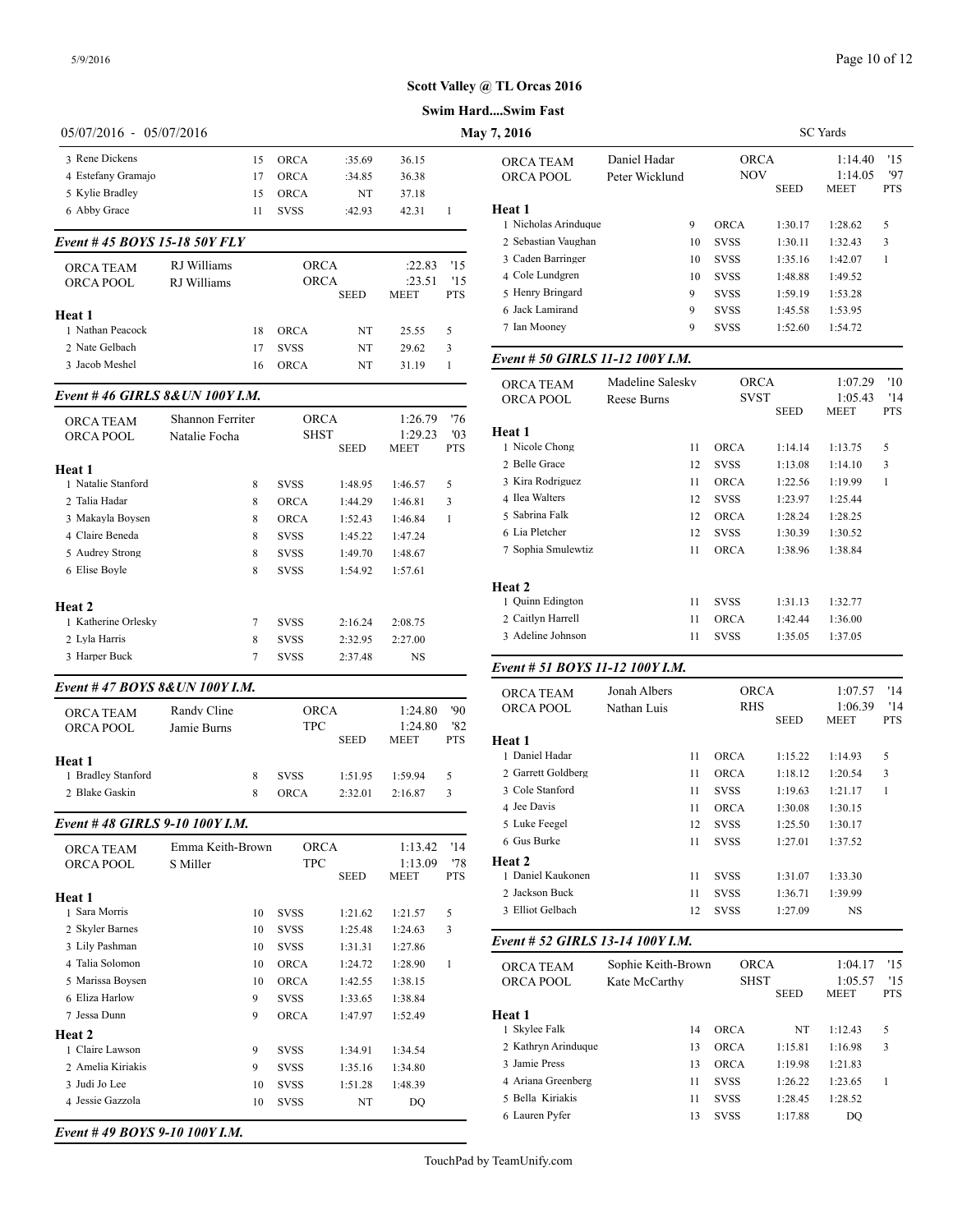#### **Swim Hard....Swim Fast**

# 05/07/2016 - 05/07/2016 **May 7, 2016**

| Event # 53 BOYS 13-14 100Y I.M.<br><b>ORCA TEAM</b>               | Jordan Nolan      | <b>ORCA</b> |             | :59.62                 | $^{\prime}$ 01    | 1 Ignoffo, Andr<br>3 Arinduque, N<br>2 Scott Valley Sea |
|-------------------------------------------------------------------|-------------------|-------------|-------------|------------------------|-------------------|---------------------------------------------------------|
| ORCA POOL                                                         | Emerson Sullivan  | <b>SHST</b> | <b>SEED</b> | 1:00.41<br><b>MEET</b> | '13<br><b>PTS</b> | 1 Falkow, Jake                                          |
|                                                                   |                   |             |             |                        |                   | 3 Barnes, Skyle                                         |
| Heat 1                                                            |                   |             |             |                        |                   | 3 Scott Valley Sea                                      |
| 1 Jonah Albers                                                    | 14                | <b>ORCA</b> | 1:10.04     | 1:09.32                | 5                 | 1 Pashman, Lil                                          |
| 2 Danny Cribbin                                                   | 13                | <b>ORCA</b> | 1:13.21     | 1:13.94                | 3                 | 3 Johnson, Natl                                         |
| 3 Cole Ford                                                       | 14                | <b>SVSS</b> | 1:15.70     | 1:15.10                |                   | 4 Scott Valley Sea                                      |
| $\cdots$ = $\cdots$ $\cdots$ $\cdots$<br>$\overline{\phantom{a}}$ | <b>*^*^^*****</b> |             |             |                        |                   | 1 Damsen, Ame<br>$\cdots$                               |

#### *Event # 54 GIRLS 15-18 100Y I.M.*

| <b>ORCA TEAM</b><br>ORCA POOL | Francesca Lollini<br>Francesca Lollini | <b>ORCA</b><br><b>SM</b> | <b>SEED</b> | 1:02.15<br>1:02.15<br><b>MEET</b> | '05<br>'05<br><b>PTS</b> | lerra Linda Orcas B<br>Boysen, Marissa 10<br>3 Hodge, Magnus<br>- 9 | ORCA<br>2:41.50<br>2 Cheu, Kaylee<br>-10 | NS                     |                   |
|-------------------------------|----------------------------------------|--------------------------|-------------|-----------------------------------|--------------------------|---------------------------------------------------------------------|------------------------------------------|------------------------|-------------------|
| Heat 1                        |                                        |                          |             |                                   |                          |                                                                     |                                          |                        |                   |
| 1 Sara Kennedy                | 14                                     | <b>ORCA</b>              | NT          | 1:17.70                           |                          | Event # 58 MIXED 11-12 200Y FREE REL                                |                                          |                        |                   |
| 2 Rene Dickens                | 15.                                    | <b>ORCA</b>              | NT          | 1:23.32                           |                          |                                                                     |                                          |                        |                   |
| 3 Kylie Bradley               | 15.                                    | <b>ORCA</b>              | NT          | 1:23.48                           |                          | <b>ORCA TEAM</b>                                                    | <b>ORCA</b>                              | 1:53.50 '92            |                   |
| 4 Lucille Johnson             |                                        | <b>SVSS</b>              | NT          | 1:23.59                           |                          | ORCA POOL                                                           | <b>SHST</b><br><b>SEED</b>               | 1:51.63<br><b>MEET</b> | '96<br><b>PTS</b> |

#### *Event # 55 BOYS 15-18 100Y I.M.*

|                        |                |             |             |                       |                   | <b>I</b> CHOILE, INTOIT<br>3 Jasko, Merrik |
|------------------------|----------------|-------------|-------------|-----------------------|-------------------|--------------------------------------------|
| <b>ORCA TEAM</b>       | John Schmitz   | <b>ORCA</b> |             | :56.00                | '78               | 2 Terra Linda Orc                          |
| ORCA POOL              | Geoffrey Cline | <b>WAVE</b> | <b>SEED</b> | :55.36<br><b>MEET</b> | '98<br><b>PTS</b> | 1 Hoover, Olivi<br>3 Davis, Malia          |
| Heat 1<br>1 Max Harrod |                |             |             |                       |                   | 3 Scott Valley Sea                         |
|                        | 16             | ORCA        | NT          | 1:03.53               | 5                 | 1 Jarvie, Olivia                           |
| 2 Nate Gelbach         | 17             | <b>SVSS</b> | NT          | 1:07.61               | 3                 | 3 Gelbach, Ellio                           |
| 3 Connor Stauffer      | 13             | <b>SVSS</b> | NT          | 1:12.92               |                   | 4 Scott Valley Sea                         |
| 4 Marco Salvemini      | 13             | <b>ORCA</b> | 1:16.48     | 1:17.60               |                   | 1 Hare-Leiva, E                            |
|                        |                |             |             |                       |                   |                                            |

#### *Event # 56 MIXED 8&UN 100Y FREE REL*

| <b>ORCA TEAM</b>         | <b>ORCA</b>                | 1:04.02                | '88               | Event # 59 MIXED 13-14 200Y FREE REL                                        |                                               |         |                    |            |
|--------------------------|----------------------------|------------------------|-------------------|-----------------------------------------------------------------------------|-----------------------------------------------|---------|--------------------|------------|
| ORCA POOL                | <b>SHST</b><br><b>SEED</b> | 1:03.96<br><b>MEET</b> | '97<br><b>PTS</b> | <b>ORCA TEAM</b><br><b>ORCA POOL</b>                                        | <b>ORCA</b><br><b>ORCA</b>                    |         | 1:41.21<br>1:43.13 | '15<br>'11 |
| Heat 1                   |                            |                        |                   |                                                                             |                                               | SEED    | <b>MEET</b>        | <b>PTS</b> |
| 1 Terra Linda Orcas A    | 1:11.55<br><b>ORCA</b>     | 1:10.80                |                   | Heat 1                                                                      |                                               |         |                    |            |
| 1 Chong, Andrew<br>8     | 2 Carey, Sloane<br>8       |                        |                   | 1 Terra Linda Orcas A                                                       | <b>ORCA</b>                                   | 1:56.59 | 1:51.48            | 7          |
| 3 Hadar, Talia<br>-8     | 4 Wright, Jackson 8        |                        |                   | 1 Davis, Boden<br>13                                                        | 2 Press, Jamie                                | 13      |                    |            |
| 2 Scott Valley Sea Ser A | NT<br><b>SVSS</b>          | 1:15.28                | 3                 | 3 Dickens, Natalie 14                                                       | 4 Albers.Jonah                                | 14      |                    |            |
| 1 Strong, Audrey<br>8    | 8<br>2 Spence, Sammy       |                        |                   | 2 Scott Valley Sea Ser A                                                    | <b>SVSS</b>                                   | NT      | 1:55.20            | 3          |
| 3 Feegel, Milo<br>8      | 8<br>4 Damsen.Lilv         |                        |                   | 1 Walters, Timothee 14                                                      | 2 Pyfer, Lauren                               | 13      |                    |            |
| 3 Terra Linda Orcas B    | 1:23.81<br><b>ORCA</b>     | 1:18.03                |                   | 3 Bellisimo, Dwight 14                                                      |                                               |         |                    |            |
| 1 Boysen, Makayla 8      | 8<br>2 Gaskin, Blake       |                        |                   | 3 Terra Linda Orcas B                                                       | <b>ORCA</b>                                   | 2:01.25 | 2:00.75            |            |
| 3 Blair, Brittney 7      | 4 Albers, Adam             |                        |                   | 1 Cribbin, Danny<br>-13                                                     | 2 Arinduque, Kathryn 13                       |         |                    |            |
| 4 Scott Valley Sea Ser B | NT<br><b>SVSS</b>          | 1:27.63                |                   | 3 Yamini, Karina<br>13                                                      |                                               |         |                    |            |
| 1 Hottenstein, Quinn 8   | 2 Stanford, Bradley 8      |                        |                   | 4 Scott Valley Sea Ser B                                                    | <b>SVSS</b>                                   | NT      | <b>NS</b>          |            |
| 3 Stanford, Natalie 8    | 4 Turner, Asa              |                        |                   |                                                                             |                                               |         |                    |            |
| 5 Scott Valley Sea Ser C | NT<br><b>SVSS</b>          | <b>NS</b>              |                   | Event # 60 MIXED 15-18 200Y FREE REL                                        |                                               |         |                    |            |
| 1 Arnal, Sophie          | 2 Frost, Kenneth           |                        |                   |                                                                             |                                               |         |                    |            |
| 3 Beneda, Claire<br>8    | 4 Lawson, Cole             |                        |                   | ORCA TEAM<br>$\Omega$ $\Omega$ $\Omega$ $\Omega$ $\Omega$ $\Omega$ $\Omega$ | <b>ORCA</b><br>$\bigcap$ R $\bigcap$ $\Delta$ |         | 1:35.48<br>1.3051  | '12<br>11/ |

## *Event # 57 MIXED 9-10 200Y FREE REL*

| <b>ORCA TEAM</b> | ORCA                | $1:59.20$ '15                            | Heat 1<br>1 Terra Linda Orc |
|------------------|---------------------|------------------------------------------|-----------------------------|
| ORCA POOL        | SSST<br><b>SEED</b> | 2:01.65 '15<br><b>PTS</b><br><b>MEET</b> | 2 Terra Linda Orc           |

#### **Heat 1**

| 2016                                              | <b>SC</b> Yards                                 |  |  |  |  |
|---------------------------------------------------|-------------------------------------------------|--|--|--|--|
| 1 Terra Linda Orcas A                             | 7<br><b>ORCA</b><br>2:17.77<br>2:12.20          |  |  |  |  |
| 1 Ignoffo, Andre 10<br>3 Arinduque, Nicholas 9    | 2 Solomon, Talia<br>-10<br>4 Gramajo, Juleyda 9 |  |  |  |  |
| 2 Scott Valley Sea Ser A                          | NT<br>3<br><b>SVSS</b><br>2:20.61               |  |  |  |  |
| 1 Falkow, Jake<br>10<br>3 Barnes, Skyler<br>-10   | 2 Vaughan, Sebastian 10<br>4 Morris, Sara<br>10 |  |  |  |  |
| 3 Scott Valley Sea Ser B                          | <b>SVSS</b><br>NT<br>2:30.71<br>1               |  |  |  |  |
| 1 Pashman, Lily<br>-10<br>3 Johnson, Nathaniel 9  | 9<br>2 Harlow, Eliza<br>9<br>4 Mooney, Ian      |  |  |  |  |
| 4 Scott Valley Sea Ser C                          | NT<br><b>SVSS</b><br>2:58.97                    |  |  |  |  |
| 1 Damsen, Amelia<br>- 10<br>3 Barringer, Caden 10 | 2 Lamirand, Jack<br>9<br>4 Cox, Ella<br>10      |  |  |  |  |
| 5 Terra Linda Orcas B                             | ORCA<br>NS<br>2:41.50                           |  |  |  |  |
| 1 Boysen, Marissa 10<br>9<br>3 Hodge, Magnus      | 10<br>2 Cheu, Kaylee                            |  |  |  |  |

| <b>ORCA TEAM</b><br>ORCA POOL                                              | <b>ORCA</b><br><b>SHST</b><br><b>SEED</b>                        | 1:53.50<br>1:51.63<br><b>MEET</b> | 92<br>'96<br><b>PTS</b> |
|----------------------------------------------------------------------------|------------------------------------------------------------------|-----------------------------------|-------------------------|
| Heat 1                                                                     |                                                                  |                                   |                         |
| 1 Terra Linda Orcas A                                                      | 1:57.53<br>ORCA                                                  | 1:55.92                           | 7                       |
| 1 Chong Nicole<br>- 11<br>3 Jasko, Merrik<br>- 11<br>2 Terra Linda Orcas B | 2 Hadar, Daniel<br>11<br>12<br>4 Ross, Gianna<br>ORCA<br>2:02.54 | 2:05.19                           | 3                       |
| 1 Hoover, Olivia<br>-12<br>12<br>3 Davis, Malia                            | 2 Goldberg, Garrett 11<br>4 Hodge, Jasper<br>11                  |                                   |                         |
| 3 Scott Valley Sea Ser A                                                   | NT<br><b>SVSS</b>                                                | 2:05.46                           | 1                       |
| 1 Jarvie, Olivia<br>-11<br>3 Gelbach, Elliot 12                            | 11<br>2 Stanford.Cole<br>12<br>4 Grace, Belle                    |                                   |                         |
| 4 Scott Valley Sea Ser B                                                   | NT<br><b>SVSS</b>                                                | 2:11.76                           |                         |
| 1 Hare-Leiva, Bella 12<br>3 Burke, Gus<br>11                               | 12<br>2 Feegel, Luke<br>4 Turner, Adeline<br>-11                 |                                   |                         |

## *Event # 59 MIXED 13-14 200Y FREE REL*

| <b>ORCA TEAM</b><br>ORCA POOL                      | <b>ORCA</b><br><b>ORCA</b><br><b>SEED</b>    | 1:41.21<br>1:43.13<br><b>MEET</b> | '15<br>'15<br><b>PTS</b> |
|----------------------------------------------------|----------------------------------------------|-----------------------------------|--------------------------|
| Heat 1                                             |                                              |                                   |                          |
| 1 Terra Linda Orcas A                              | ORCA<br>1:56.59                              | 1:51.48                           | 7                        |
| 1 Davis.Boden<br>- 13<br>3 Dickens, Natalie 14     | 13<br>2 Press, Jamie<br>4 Albers.Jonah<br>14 |                                   |                          |
| 2 Scott Valley Sea Ser A                           | NT<br><b>SVSS</b>                            | 1:55.20                           | 3                        |
| 1 Walters, Timothee 14<br>3 Bellisimo, Dwight 14   | 13<br>2 Pyfer, Lauren                        |                                   |                          |
| 3 Terra Linda Orcas B                              | <b>ORCA</b><br>2:01.25                       | 2:00.75                           |                          |
| 1 Cribbin, Danny<br>-13<br>3 Yamini, Karina<br>-13 | 2 Arinduque, Kathryn 13                      |                                   |                          |
| 4 Scott Valley Sea Ser B                           | NT<br><b>SVSS</b>                            | NS                                |                          |

| 1 Terra Linda Orcas B<br>NT<br>7<br><b>ORCA</b><br>1:52.10<br>2 Terra Linda Orcas A<br>3<br><b>ORCA</b><br>2:06.41<br>1:54.23<br>3 Scott Valley Sea Ser A<br><b>SVSS</b><br>NT<br>1:55.44<br>1 Stauffer, Connor 13<br>2 Johnson.Lucille 11<br>3 Grace, Abby<br>11<br>4 Scott Valley Sea Ser B<br>NT<br><b>SVSS</b><br>NS. | <b>ORCA TEAM</b><br>ORCA POOL | <b>ORCA</b><br><b>ORCA</b><br><b>SEED</b> |  | 12<br>1:35.48<br>1:39.51<br>'14<br><b>MEET</b><br><b>PTS</b> |  |
|---------------------------------------------------------------------------------------------------------------------------------------------------------------------------------------------------------------------------------------------------------------------------------------------------------------------------|-------------------------------|-------------------------------------------|--|--------------------------------------------------------------|--|
|                                                                                                                                                                                                                                                                                                                           | Heat 1                        |                                           |  |                                                              |  |
|                                                                                                                                                                                                                                                                                                                           |                               |                                           |  |                                                              |  |
|                                                                                                                                                                                                                                                                                                                           |                               |                                           |  |                                                              |  |
|                                                                                                                                                                                                                                                                                                                           |                               |                                           |  |                                                              |  |
|                                                                                                                                                                                                                                                                                                                           |                               |                                           |  |                                                              |  |
|                                                                                                                                                                                                                                                                                                                           |                               |                                           |  |                                                              |  |